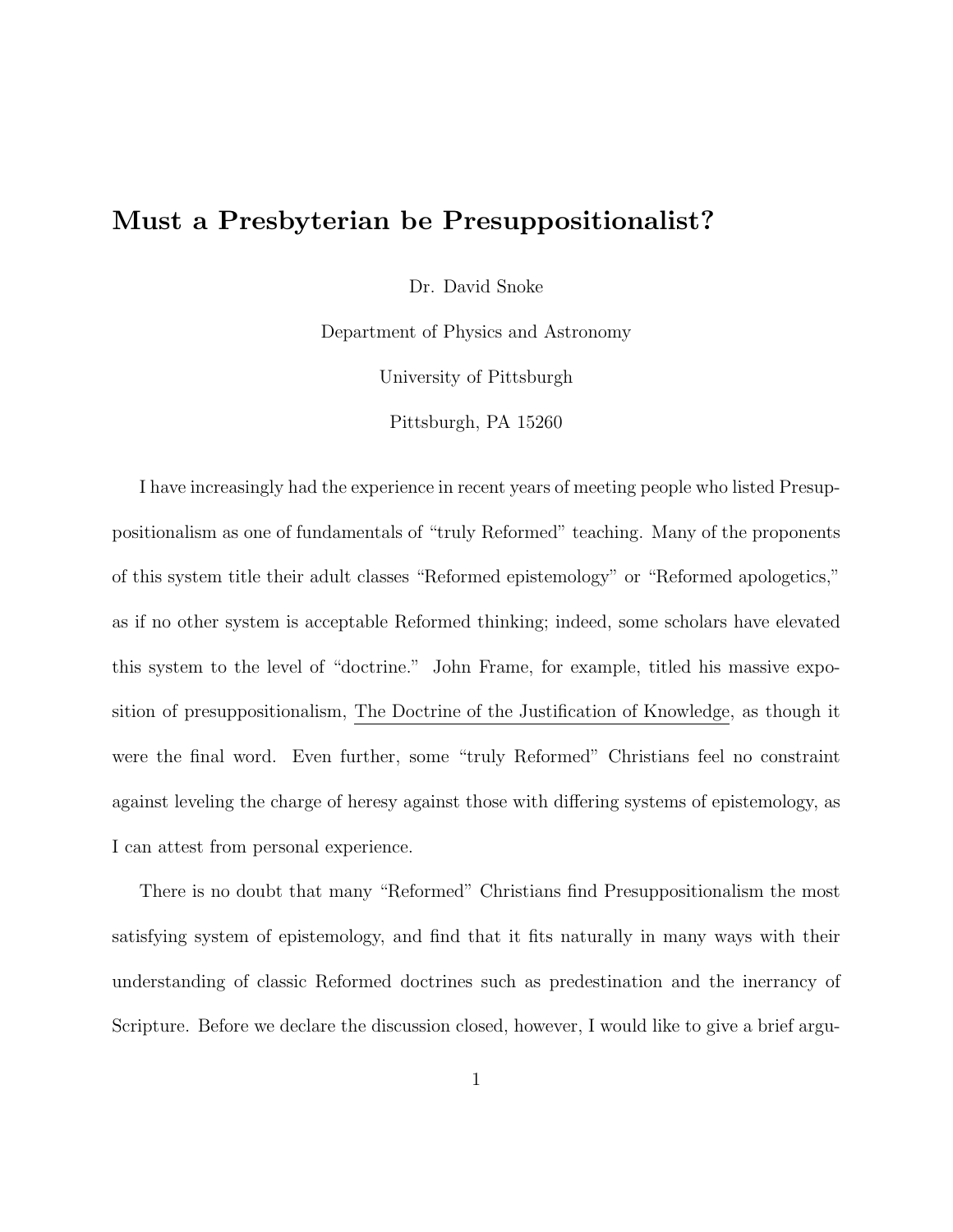ment for keeping an open mind toward another system, popularly known as "evidentialism," as a good "Reformed" position.

## **Is Discussion of Epistemology a Worthwhile Debate?**

Is a discussion on epistemology akin to discussing how many angels can dance on the head of a pin? Certainly many people would say so. This feeling may have more to do with the way they have heard people argue about epistemology than with the subject of epistemology itself, however. Epistemology deals with some of the most important issues of life.

The word "epistemology" means "the study of how we know things." As such, it deals with things tremendously important in daily life. First, it deals with how we learn, that is, how we begin to know. When we teach our children, teach new believers, or study things ourselves, we rely on assumptions about epistemology. When can we say the student now "knows" something? What prior knowledge may we use as a building block for advancing further knowledge? Do other people (e.g. teachers) have anything to do with new knowledge?

Some systems of epistemology make a divorce between learning and knowledge; that is, they say the "justification" of knowledge has nothing to do with the learning process. This is itself an epistemological statement with tremendous implications.

Epistemology also deals with how we approach a person who denies knowledge that we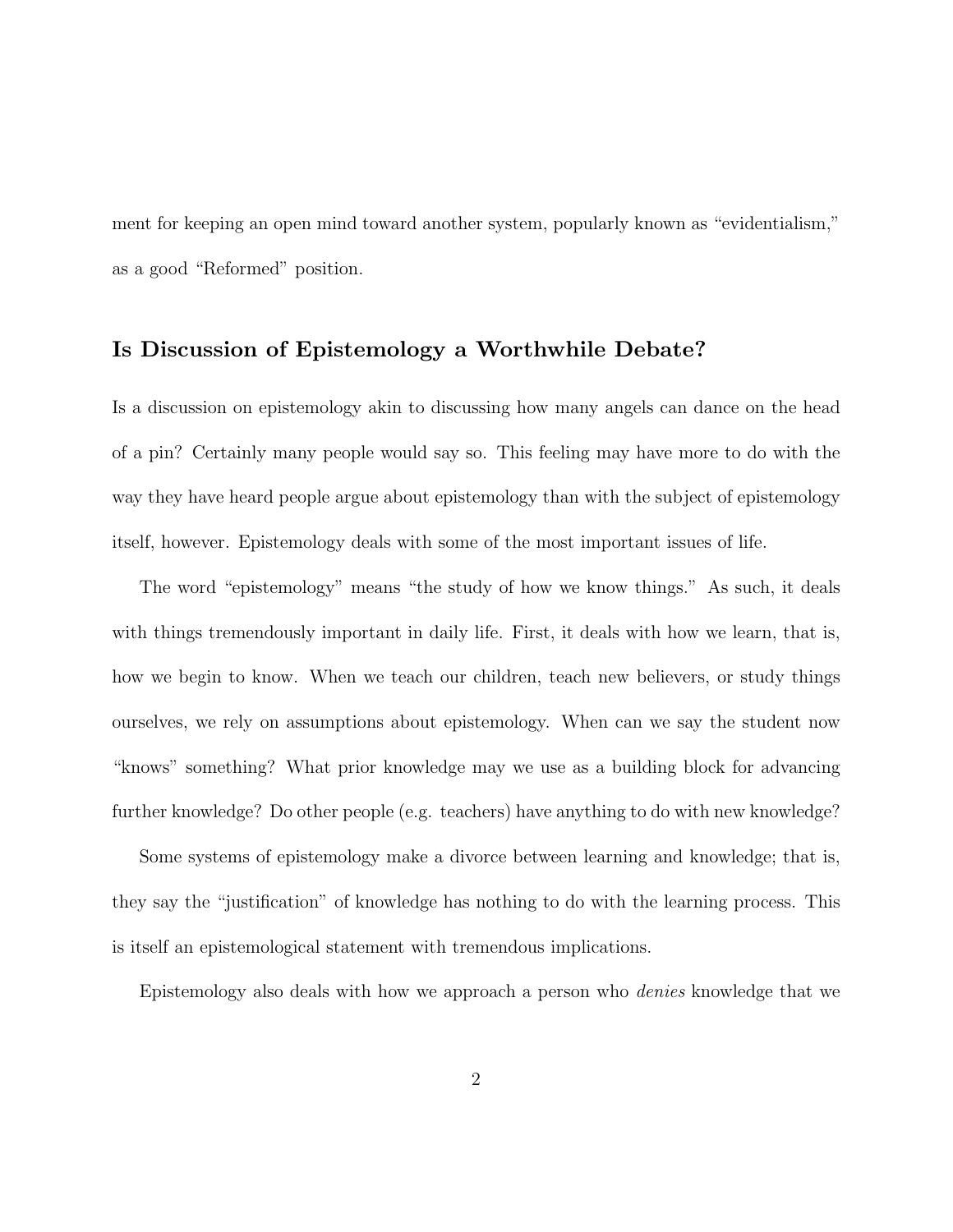say we have. As such, it is the foundation of apologetics and evangelism. On what basis can I say that the other person is wrong, and that in fact, I do have knowledge? Do we have any knowledge in common at all? Is it possible to persuade that person to believe something new, that is, to come to have new knowledge?

Finally, and perhaps most importantly, epistemology deals with my own sense of certainty about what I know. If I am plagued with doubt about something, I can not act on it with boldness. Christians want to say "I know" that Jesus lives, and so on. "Faith," which is central to the Christian message, is the word "pistos" in the New Testament, whence our word "epistemology." A person with faith knows he knows. Can I choose to know something? Is it possible to know something and still have some doubt about it?

There is no doubt about the importance of the subject of epistemology. Precisely because it has so many implications, it is very difficult to find agreement on many basic questions. For this reason, we must carefully avoid pitfalls for ourselves and wild accusations against those who disagree.

## **Defining Terms**

Part of the difficulty in discussing this subject is the problem of agreeing on terminology.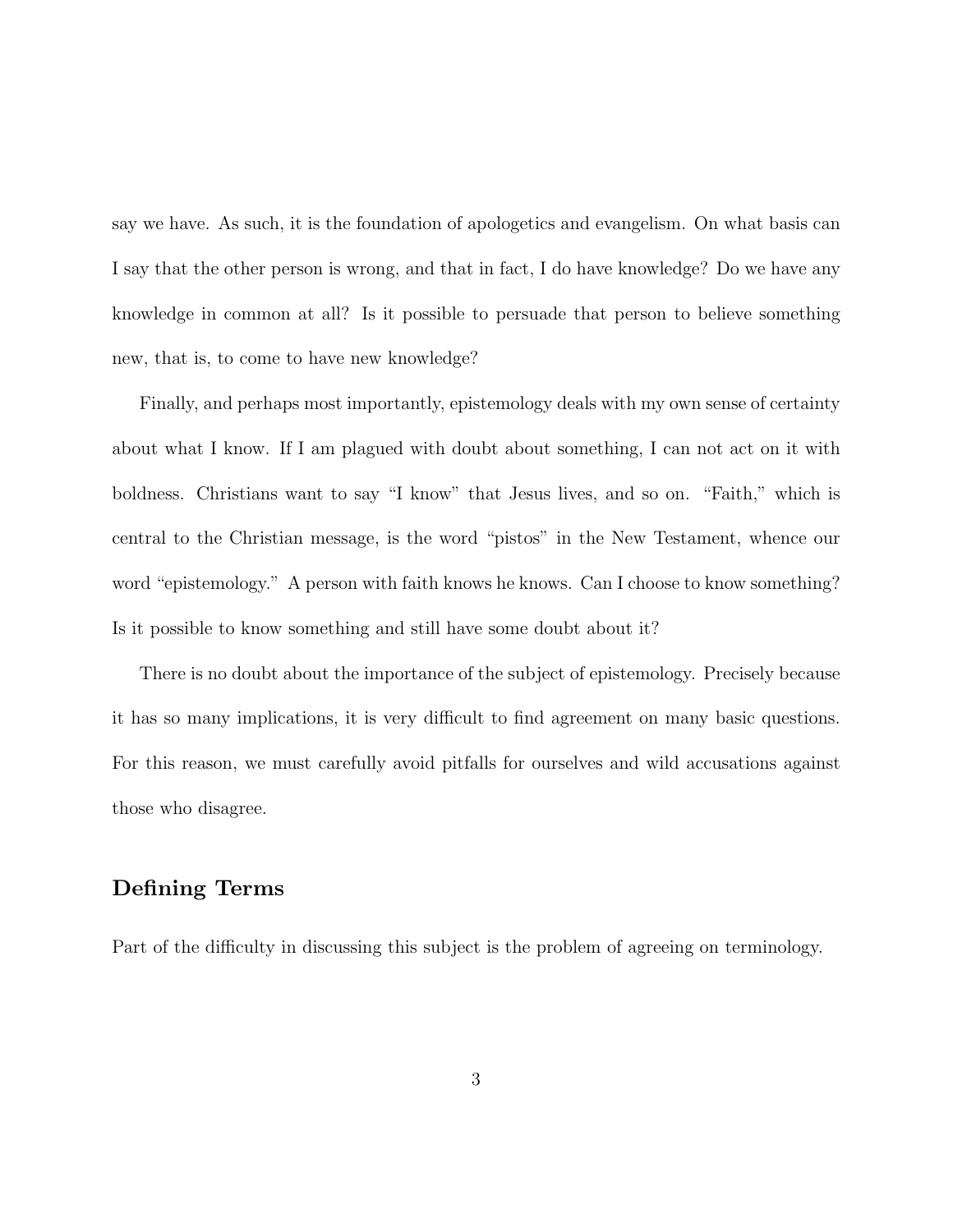**Presuppositions and Evidence**. A first confusion occurs in regard to the terms "presupposition" and "evidence." These concepts are not exclusively the domain of one system or the other. All presuppositionalists use evidence, and all evidentialists use presuppositions.

A "presupposition" is, as its etymology suggests, a predisposition to believe something. It is a kind of knowledge that leads to judgments about other kinds of knowledge. Other words for a presupposition are an "assumption," an "axiom," a "bias," a "categorization," an "expectation," a "generality," a "theory," a "norm," a "law," an "organizing principle," a "world view," or a "framework for thought."

"Evidence" is knowledge that does not by itself lead a person to be predisposed toward anything. It takes its meaning in regard to a theory, or presupposition, about something. Certain facts may act as "evidence" to either support or undermine a general belief.

The debate between presuppositionalists and evidentialists is not about whether presuppositions or evidence are important. Cornelius van Til, the founder of modern presuppositionalism, frequently used evidence in apologetic discourses, and Francis Schaeffer, probably the most well known recent Presbyterian evidentialist, continually talked about the importance of presuppositions.

The debate centers around which kind of knowledge is the *starting point*. Presuppositionalists say that people know effectively nothing until they have a correct presupposition. A presupposition is required for knowledge. Evidentialists say that people know many things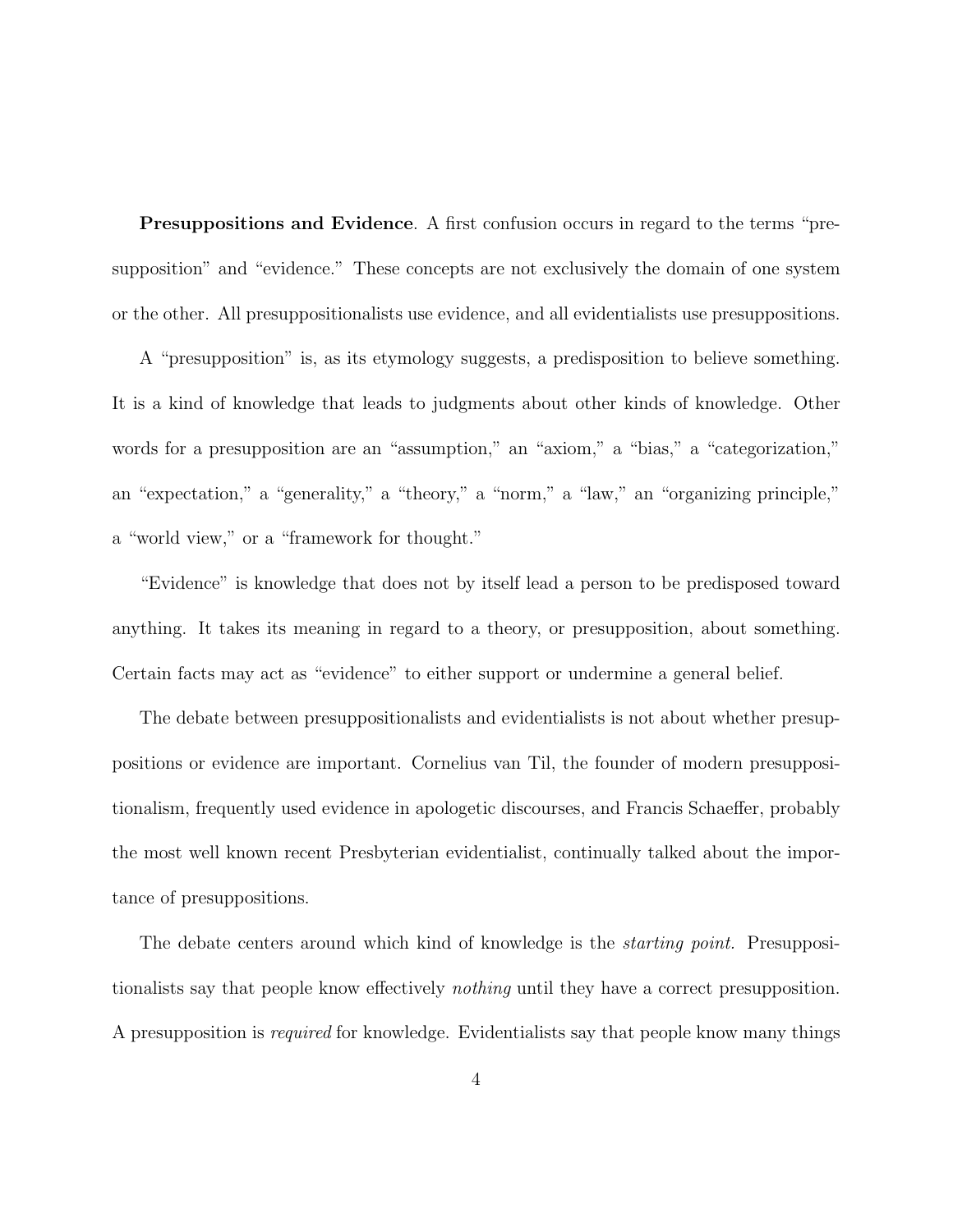even from birth that are not organized into any system of thought. Presuppositions, general statements about the world and what to expect, come later. These arise first as unjustified "hypotheses" which are adopted as presuppositions or discarded depending on their agreement with evidence.

Clearly these two kinds of knowledge are quite entangled, so that deciding which comes first is not trivial. If a person has a certain presupposition, he may refuse to look for certain evidence, or deny its reality if confronted. Presuppositionalists argue on this basis that all evidence is "tainted" by some prior assumption. On the other hand, a presupposition is a belief about something. To have a belief, or bias, about that "something," a person must first know that the "something" exists. So knowledge of that something preceded the presupposition! As Augustine said, "For who can not see that thinking is prior to believing? For no one believes anything unless he had first thought that it is to be believed." For example, the assumption, "All balls are red," entails prior knowledge of what "balls" and "redness" are.

Even before attempting to resolve this issue, one can see that it has watershed implications for how we approach discussions. An evidentialist feels free to question any proposition, even core beliefs. The presuppositionalist insists that certain propositions are not open to debate, since no other truth exists that could call them into question.

**Proof and Certainty.** Another area of confusion centers around the words "proof"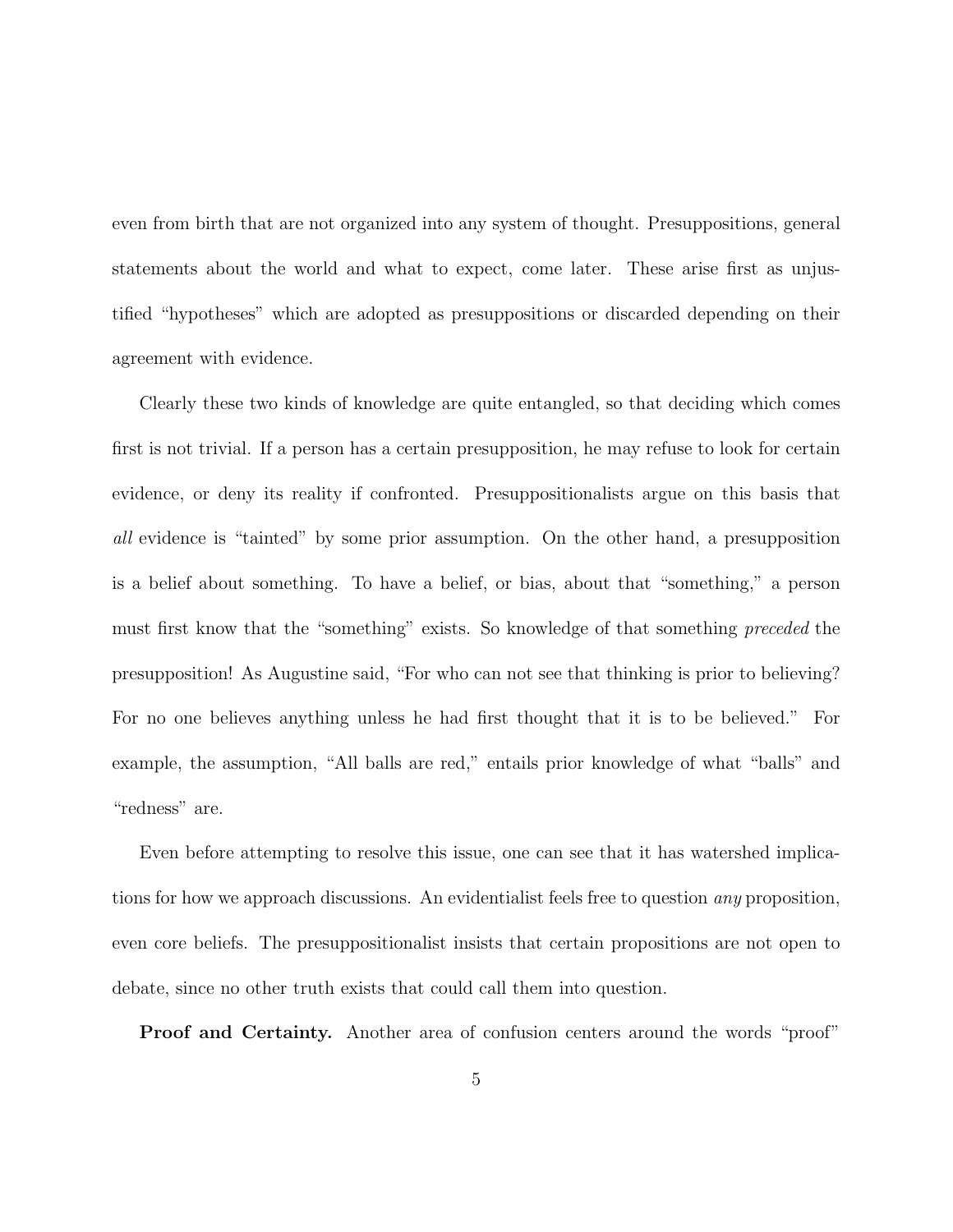and "certainty." When is something "proven" to be true? The origin of the word "proof" in the English language comes from the concept of making a test: a sword was "proven" by striking it, a person was "proven" in battle, etc. Following the resurrection of Greek philosophy in modern thought, mathematicians adopted this word to refer to a much more restricted process. Given any proposition, the rules of logic tell how to restate it without self contradiction. If the initial proposition, or "axiom," is absolutely certain, then all such restatements are "proven" to have the same absolute certainty.

Since all logic is merely this rule of non-contradiction as applied to complex assumptions, the validity of the conclusions lies entirely in the validity of the assumptions. Where does one get axioms of absolute certainty?

The oldest school, which includes Aristotle, Aquinas, and Descartes, and is called "rationalism," argues that perfectly certain axioms can be found in the set of non-contradictable, "self-evident" statements. These are statements for which no one can imagine a doubt, for example, "I think, therefore I am," or "Nothing can not exist." R.C. Sproul, J. Gerstner, and A. Lindsley embraced rationalism in their book, Classical Apologetics, and since then have attempted to resurrect the reputation of Aquinas and Descartes in their magazine, Tabletalk.

Presuppositionalists embrace much more broad and far-reaching axioms, for instance "All of the Bible is true." One can certainly imagine a doubt about such an axiom, but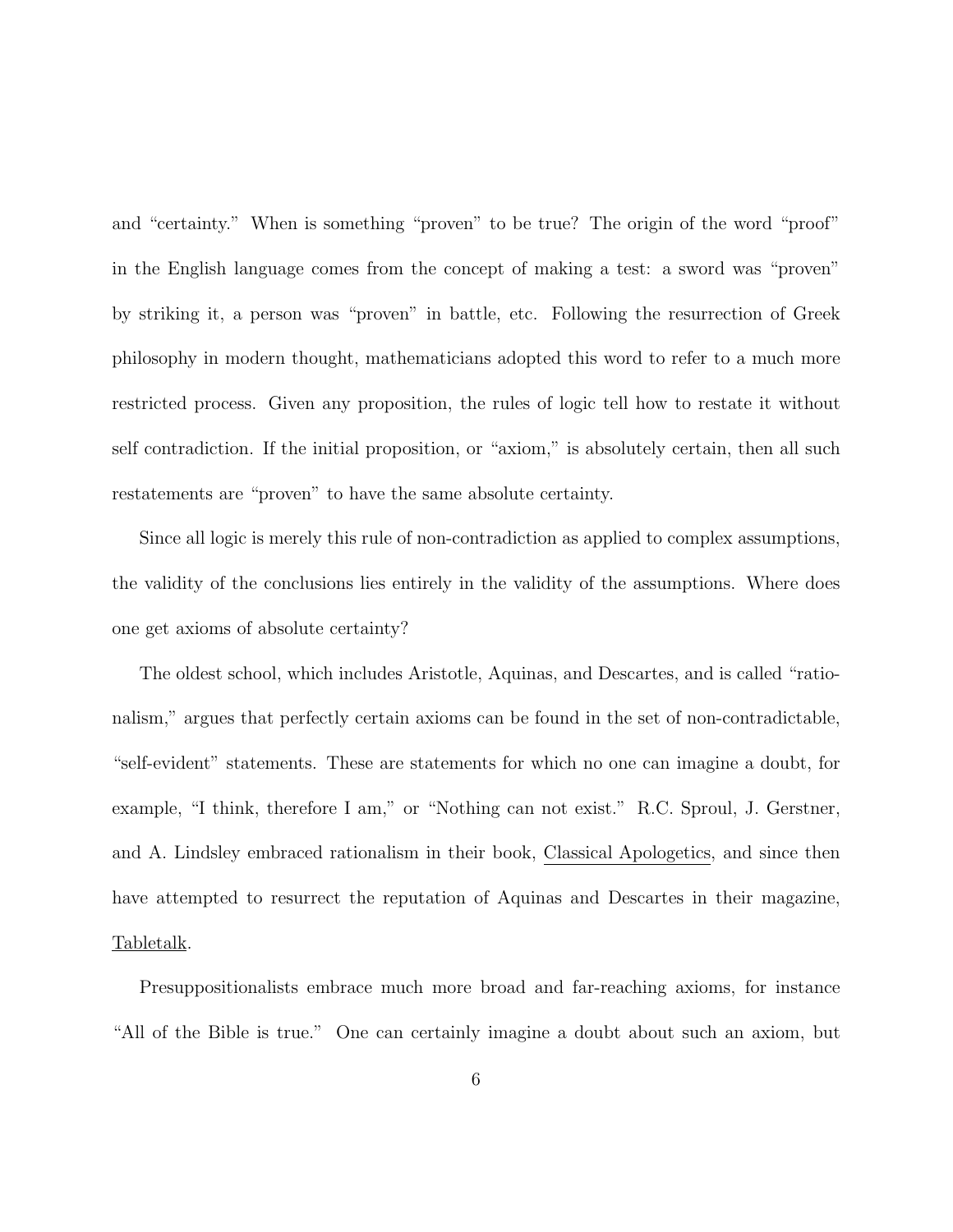presuppositionalists allow none, by fiat. Having given a presupposition axiomatic status, only logical deductions are allowed. Questioning a presupposition is not allowed since logic provides no means of questioning axioms.

Evidentialists essentially reject the above mathematical definition of "proof" altogether, and return to the original "empirical" sense of the word. This is sometimes called "moral" or "legal" proof, since law courts use the process of weighing evidence and making tests in making judgments. When Perry Mason shouts "I have proved he is innocent!" no one looks for self-evident or axiomatic proof. An excellent essay by Simon Greenleaf in The Law Above the Law, by John Warwick Montgomery, applies this lawcourt reasoning to the Christian message; Josh McDowell's Evidence That Demands a Verdict appeals to the same sense of proof.

In a sense, one may say that evidentialists make every sense experience an "axiom" in the above mathematical picture. Jonathan Edwards presented this view, calling the senses "infallible." Our senses may give us incomplete information, but we do not doubt them because we can not– we have no other source of information. When we say our senses have deceived us, what we mean is that we made a judgment based on incomplete information. It is important to recognize here that when evidentialists talk about the "senses," they do not refer just to the five "external" senses of sight, hearing, etc., but also to "internal" sensations, including emotions and internal impressions, the sense of beauty, the sense of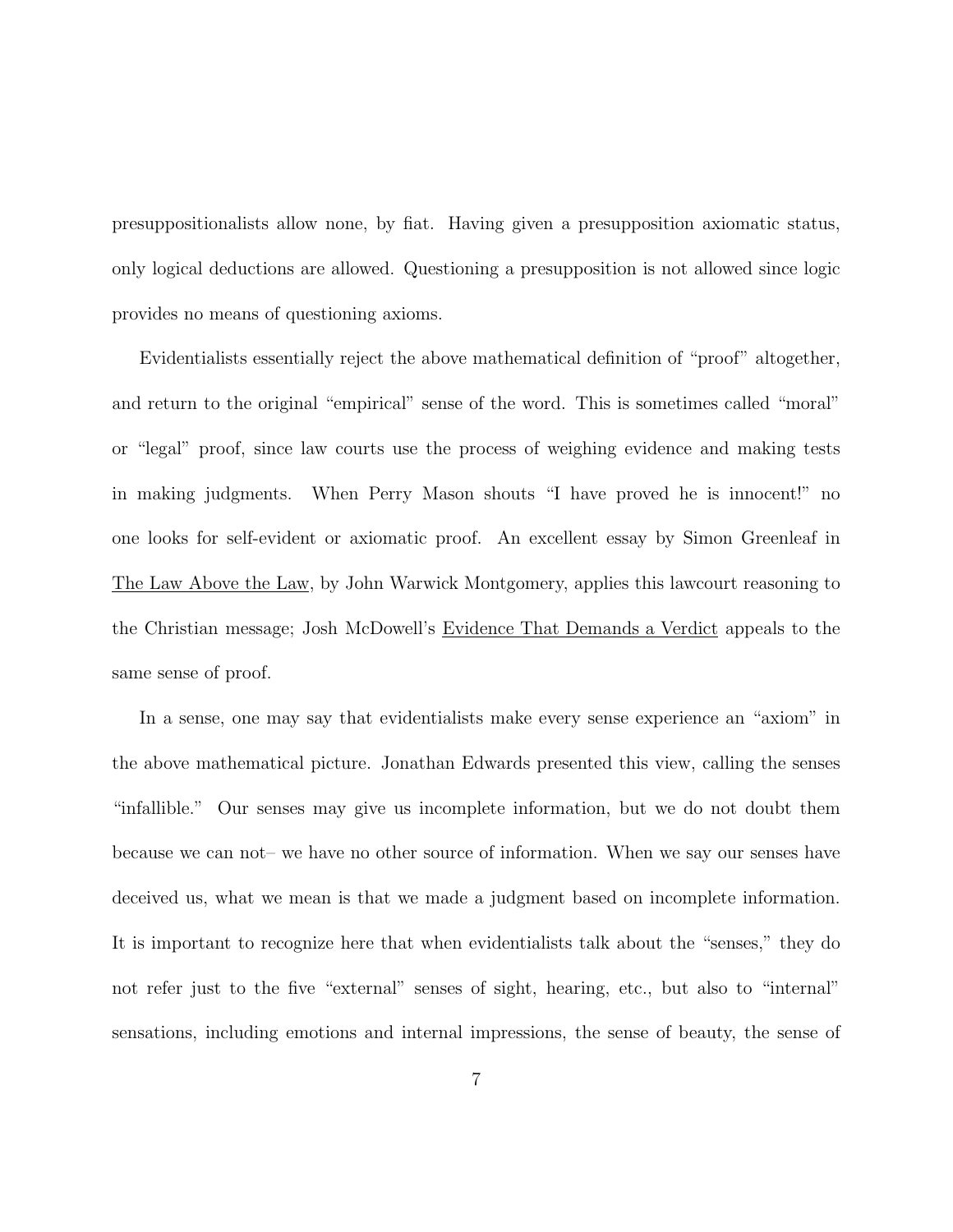guilt, the sense of expectation, etc. The senses are everything that God writes directly into our consciousness. What they do not include is propositions of language, precisely what presuppositionalists make into axioms.

These two approaches to "proof" are sometimes called "inductive" versus "deductive." Rationalists and presuppositionalists use deduction, starting with axioms in a logical, step by step process. Evidentialists attempt to draw generalities from a mass of vaguely defined data in a process of induction. "Induction," in this sense, should not be confused with "logical induction," or "mathematical induction," which is actually a process of *deduction*. In that process, a rule relating different elements of an ordered set is assumed as an axiom, and a conclusion is deduced based on examination of some elements. Induction as used by evidentialists is not that process at all, but can be equated with the "Inductive Bible study method," taught by evangelicals like James Sire, and the "Scientific Method" as expounded, for example, by Francis Bacon.

Sometimes confusion arises because of a lack of understanding of how a person "draws" general conclusions from evidence in the inductive process. As Norm Geisler has said, the facts do not "speak for themselves." No one simply looks at a bunch of information and has a correct theory pop out from them. Instead, in the inductive process a person starts with a *hypothesis*, which is a generality that the person *imagines* to be true, or wants to be true. The inductive method does not require that a person remain "neutral" in regard to the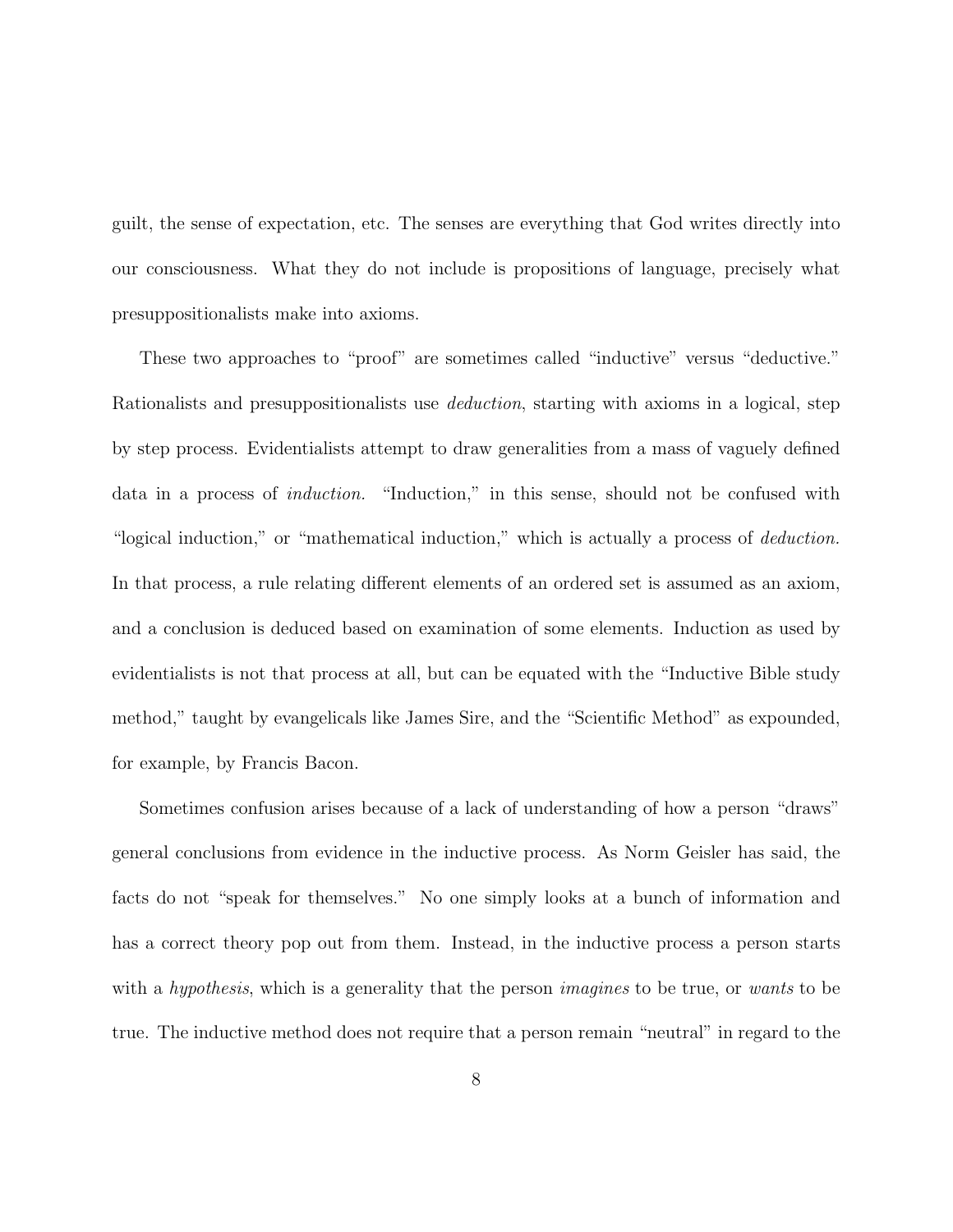implications of certain observations! Unlike the deductive method, however, the inductive method demands that hypotheses be altered or dropped if they do not give predictions consistent with observation, even if they are theories we want to be true. This is the definition of honesty. Therefore an honest person may suppose and then discard a dozen or more hypotheses in attempting to draw an inductive conclusion, whether they are looking at a Bible passage or scientific data.[1] Only when a hypothesis has stood many tests of comparison to experience without contradiction can we say it has been "drawn" from the evidence.

The confusion about "proof" leads to a similar difficulty regarding the concept of "uncertainty." The axiomatic, "deductive" style of proof described above purports to lead to absolute certainty. This is because if axioms are taken as absolutely certain, then deductions from those axioms must also be absolutely certain, because logical deductions are really just ways of saying the same thing as the axioms without self-contradiction. Rationalists and presuppositionalists favor deductive proof for this reason– it gives an apparent "mathematical certainty" to their conclusions.[2]

If something is not proven in this sense, is it then "uncertain"? Rationalists and presuppositionalists say so. They allow only two possibilities: certainty and uncertainty. Evidentialists say there is a range of degrees of certainty, from complete ignorance to real faith. They believe that people can be *certain* about some things on the basis of "legal proof." Not only that, they say that the certainty of so-called "axioms" or presuppositions is illusory and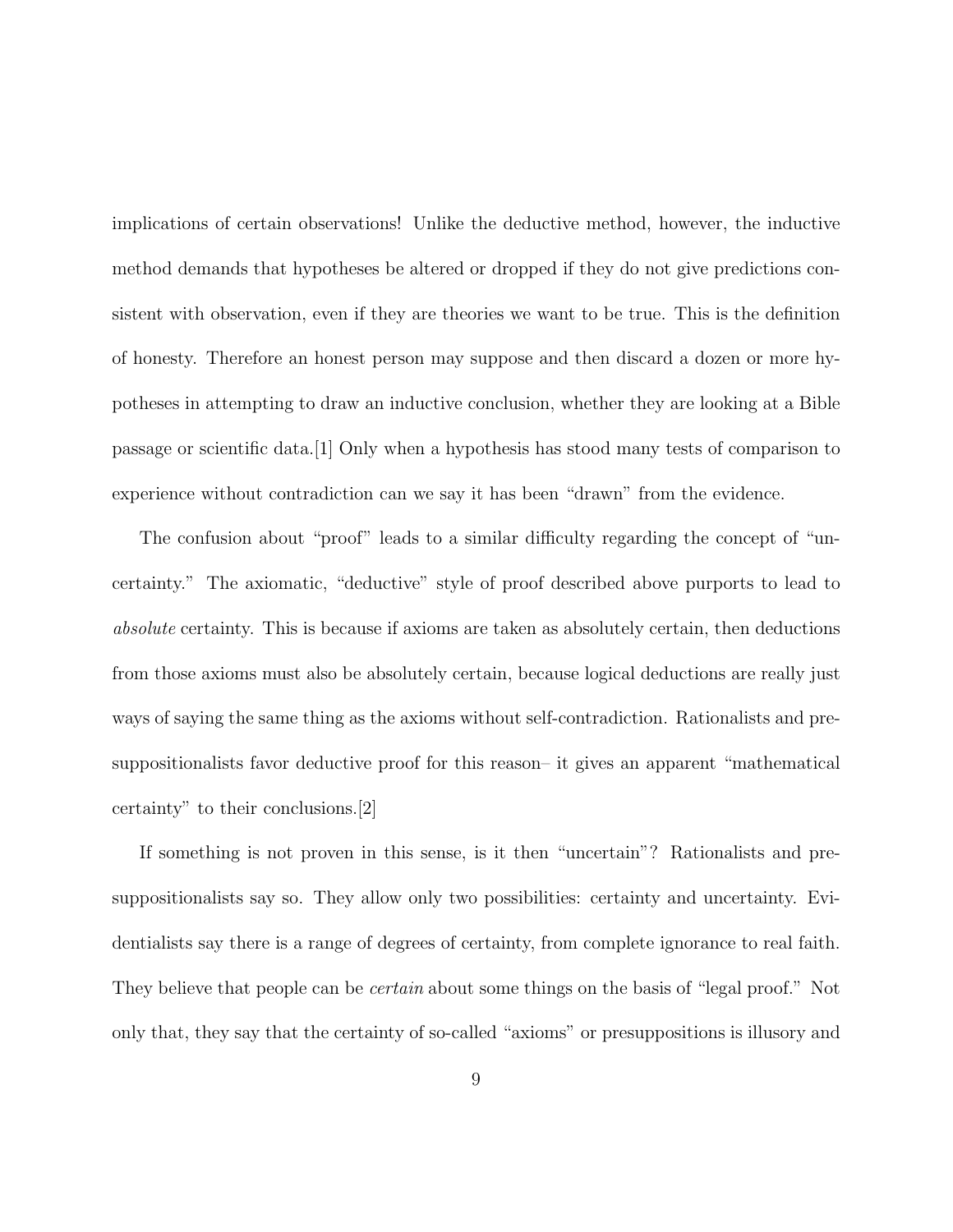never "absolute," because a clever person can always think of a way to doubt them. This is because every axiom, or presupposition, must be made from the words of a language, and all words have vague definitions. Vagueness of definitions is an inherent property of language.

It is therefore disingenuous to say that evidentialists think God "probably" exists, or that the Bible is "probably" true. The English language has many words for various degrees of certainty, and "probably" expresses less than utmost confidence. The evidentialist believer feels certain of the truths of Christianity. This is the same kind of certainty we have about many things in the "real world." For example, if a person were thinking about jumping off a plane without a parachute, we would not say he "probably" would die, we would say it was certain! No axiomatic proof of "perfect" certainty would be possible, however.

**Ontology and Epistemology.** Finally, confusion exists in regard to the difference between "ontology" and "epistemology." Epistemology, as discussed above, is the subject of how we know things. Ontology is the subject of how things exist. In the area of ontology, both evidentialists and presuppositionalists agree that everything exists because God made it so. They disagree in the area of epistemology, in regard to whether we first know a presupposition about God's creation, or whether we first know the creation itself.

The evidentialist believes that we can argue with a non-Christian on the basis of agreement about a common experience with the creation. Because of this, some presuppositionalists have accused evidentialists of acting as though man is independent of God ("au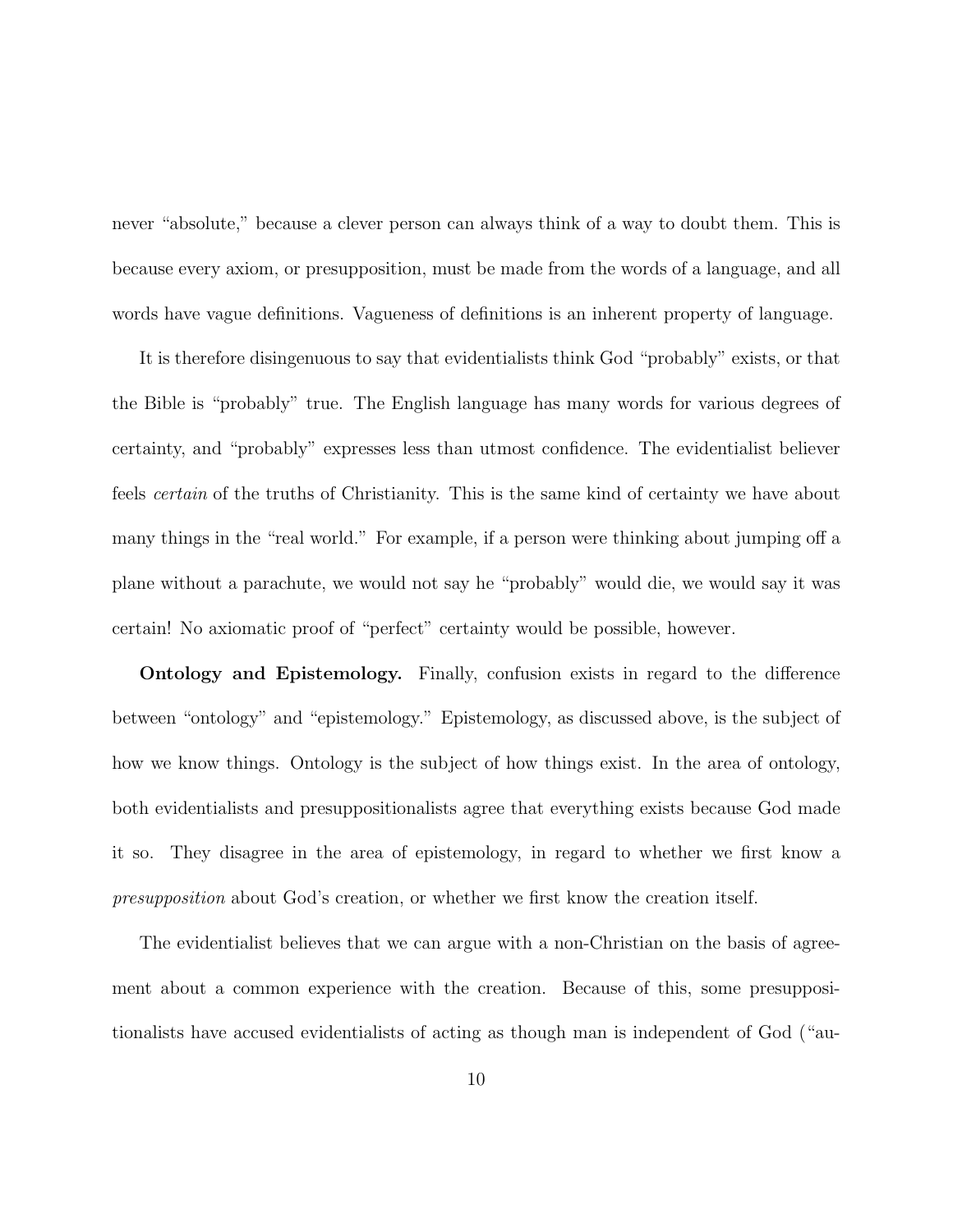tonomous," in the words of van Til), because they do not first appeal to the existence of God. In saying this, they unjustly accuse evidentialists of an ontological error. Evidentialists affirm that our existence, and therefore our knowledge, depend on God. They do not agree that we must have a proper ontology (i.e., be a Christian) before we can know anything at all. Presuppositionalists, on the other hand, say that in a very real sense the non-Christian knows nothing, that none of their knowledge is a valid starting point for a discussion.

## **Different Schools of Thought**

Another part of the problem of discussing epistemology with presuppositionalists is that several different schools of thought exist which all call themselves "presuppositionalist," perhaps partly because that word now has become equated with "Reformed orthodoxy." In my experience, at least four distinct schools of thought exist within Presbyterian and Reformed circles that all go by the name "presuppositionalist."

First is the classic Presuppositionalist school defined by Cornelius van Til and more recently by John Frame and Greg Bahnsen. This school says that in principle, a person with an open mind could deduce his way to belief in the existence of God on the basis of evidence. They argue, however, that the presuppositions of the non-Christian (i.e., every person, if the Spirit does not illumine him) so affect his perspective that nothing that he believes is true.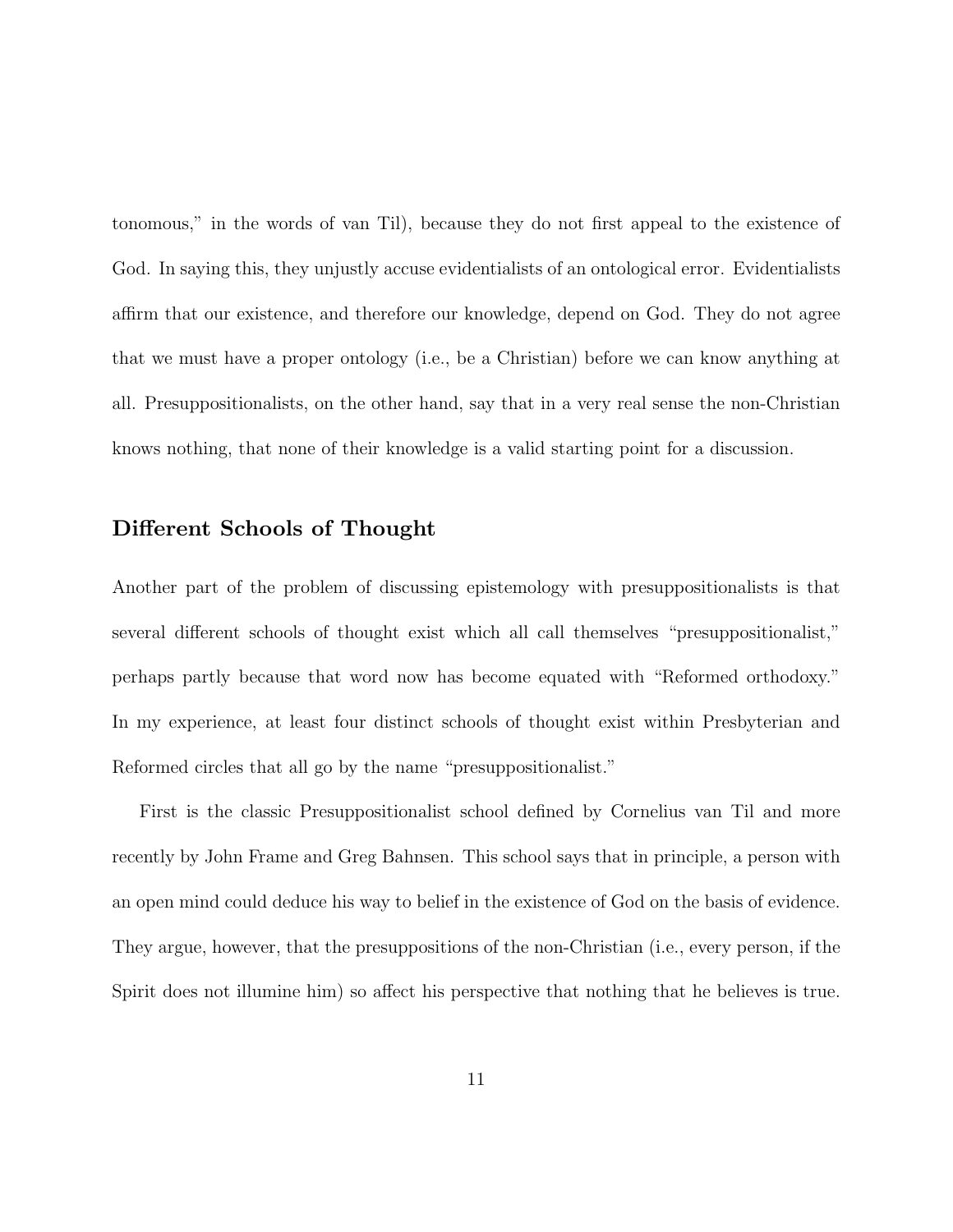The only starting point for real knowledge is revolutionary adoption of the presuppositions of orthodox Christianity.

Having adopted the world view of Christianity, the Christian can then look back and say that he could have come to Christ and to the Bible on the basis of evidence, with his new presuppositions. This adds a comforting degree of self consistency (or "systematic coherence," in the Kuhnian terminology used by Norm Geisler.)

The new presuppositions which this school says a person must embrace are, therefore, basically general statements about the world. For example, a person must believe "God exists," and "God has spoken," or perhaps, "Christ is Lord." These suffice to let a person put all the evidence into perspective.

A second school, built on the teachings of Gordon Clark, views the van Til school as compromisers. In this view, every statement of the Bible is an axiom, a necessary presupposition. To doubt even one statement of the Bible is to fail to have faith. No justification can be given for any statement of the Bible whatsoever. Therefore the comfort of "self consistency" based on evidence is a chimera; reducing the necessary presuppositions of Christianity to anything less than the whole Bible is to impugn the Word of God.

Van Tillians call the Gordon Clark school "fideists." This is a pejorative term, which refers to "blind faith." To even refuse to allow tests of self consistency, to adopt the whole Bible without any idea of what it means, is a blind leap of faith, in the van Tillian view.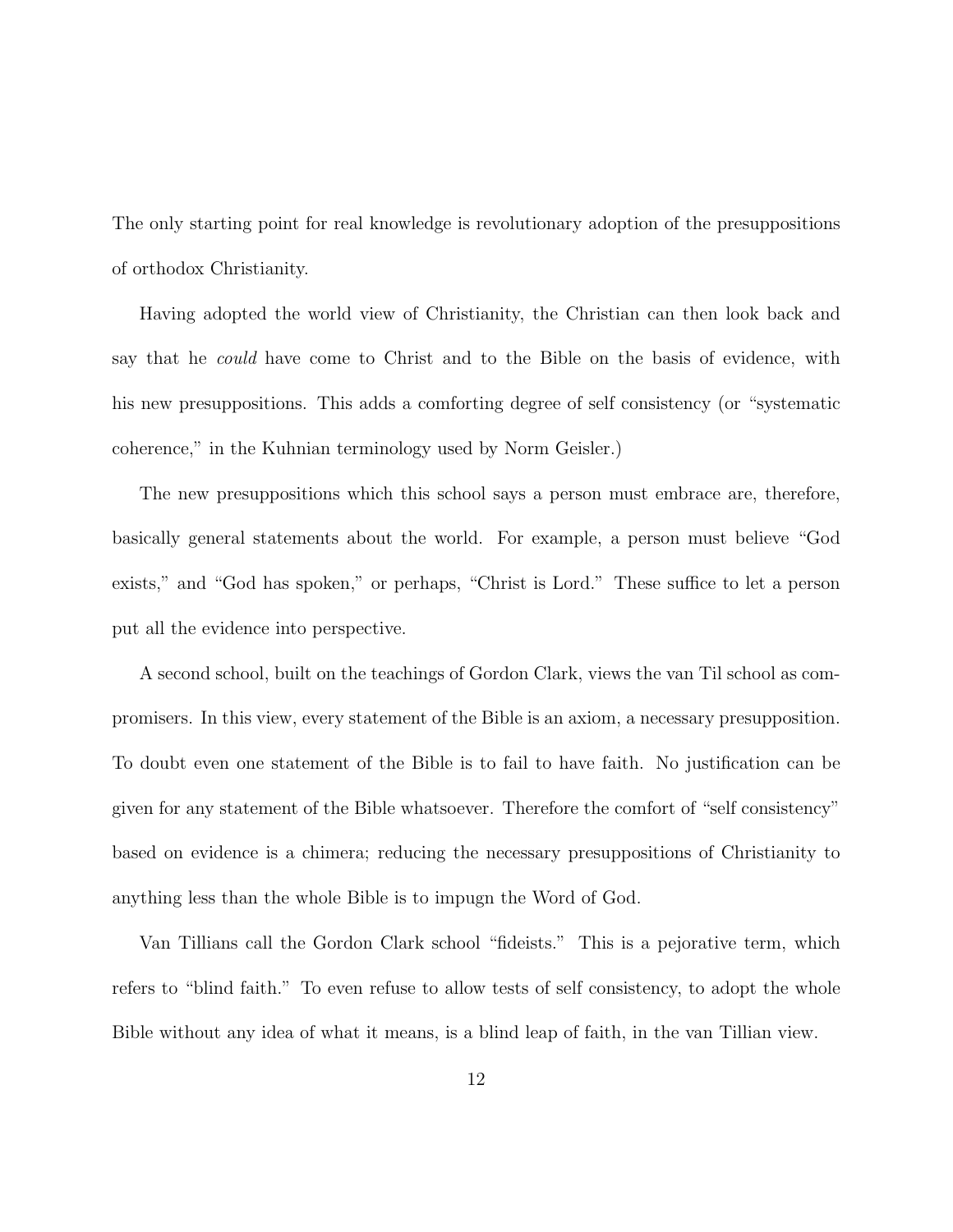A third school can be called the "new Reformed" epistemology, represented by Alvin Plantinga and Howard van Till. Some have called this the "liberal wing" of Reformed thought, and indeed, it shows strong influence from non-orthodox existentialists, such as Michael Polanyi. This school says that each person forms his or her own set of fundamental presuppositions, and that these do not have to be the same for all Christians. Tests of self consistency are dropped, but this school would not insist, with Gordon Clark, that every statement, or for that matter any statement, of the Bible must be taken axiomatically. Rather, Christianity is seen as a broad set of vaguely defined common presuppositions.

Finally, some who call themselves presuppositionalists are disciples of Francis Schaeffer. As mentioned above, Francis Schaeffer was an evidentialist, and so are many of the people who love his books, thinking they are presuppositionalists! The source of the confusion is Schaeffer's constant use of the words "presupposition" and "presuppositional apologetics." As R. Reymond has adequately demonstrated in his book, The Justification of Knowledge, Schaeffer was nevertheless clearly an evidentialist. He believed that presuppositions could be debated and overturned on the basis of evidence. Perhaps the strongest statement of his evidentialism is his statement, "Scientific proof, philosophical proof, and religious proof follow the same rules," which included, for Schaeffer, the questions "Does it make sense?" and "Can I live with it?" A large part of his successful evangelistic approach was to allow the non-Christian the right to question fundamental teachings of Christianity, i.e. to allow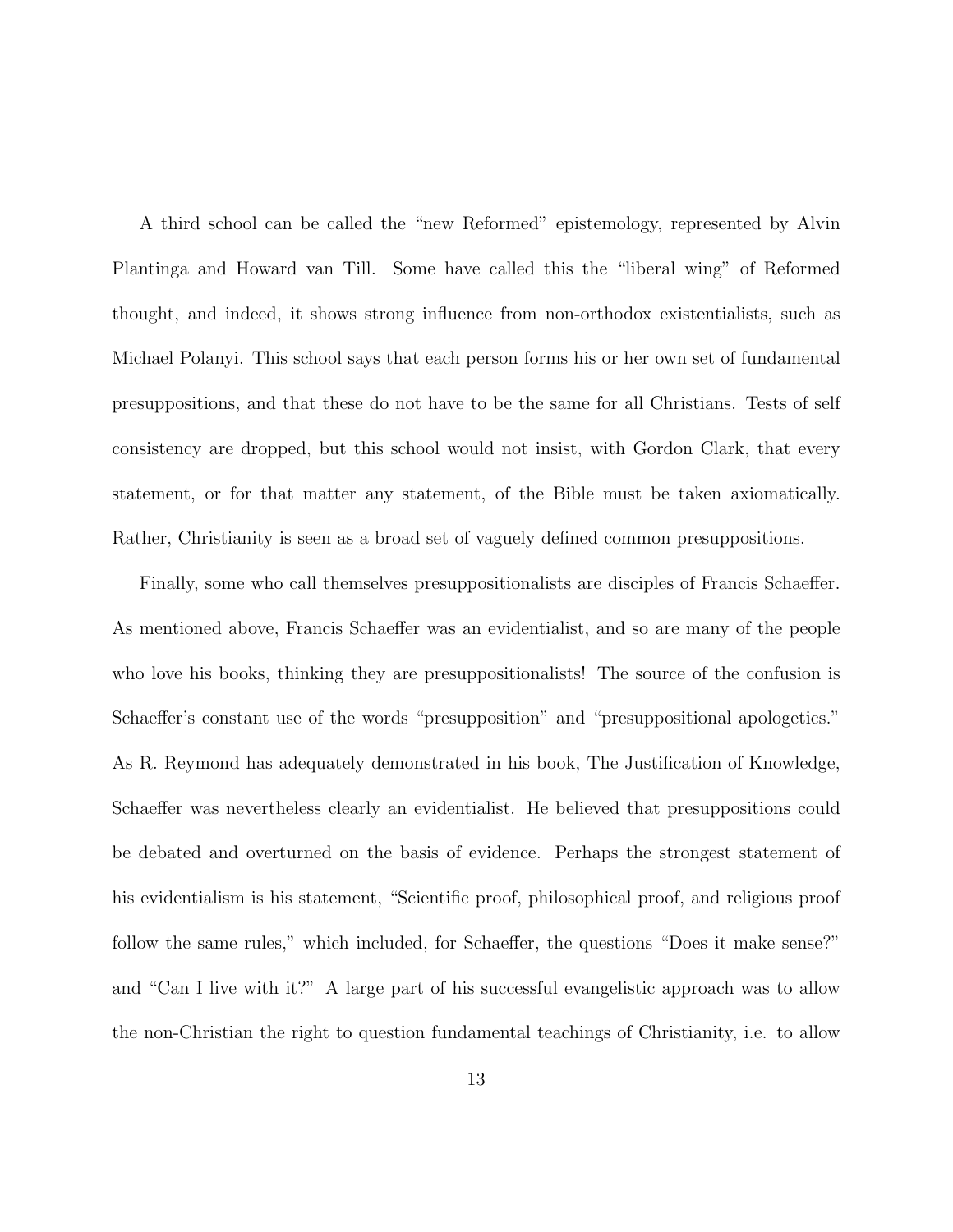the validity of truth expressed by non-Christians and even to change his own opinions in response to them. This is antithetical to presuppositionalism, which would say that there exists no common ground between the Christian and the non-Christian, which could provide truth that stands in judgment over both non-Christian and Christian beliefs.

Of course, in addition to the above schools of presuppositionalism, there are also different schools of evidentialism. These are, perhaps, not so sharply defined, because no one has tried to define an evidentialist "orthodoxy." I have mentioned one school, represented by Sproul, Gerstner, and Lindsley, which borrows strongly from the rationalism of Aquinas and Descartes while still using evidence in many instances. This school seems to have problems with the "uncertainty," i.e., less-than-perfect certainty, of inductive proof, and so wishes to use sense evidence in "airtight" proofs. The cause is hopeless, in my opinion.

Another school, well represented by E.J. Carnell and more recently James Warwick Montgomery, openly embraces "legal" proof by weight of evidence. Josh McDowell and Hugh Ross base evangelistic books with very wide influence on this approach. Francis Schaeffer also belongs essentially to this school, although he gives much more weight to "internal" evidence, e.g. questions like "Can I live with it?" than to the details of archeology and astronomy.

Yet another school takes a "liberal" approach to Scripture yet affirms most of the orthodox teaching of Christianity on the basis of evidence. C.S. Lewis and Malcolm Muggeridge are the best representatives of this approach. As stated above, however, most of these people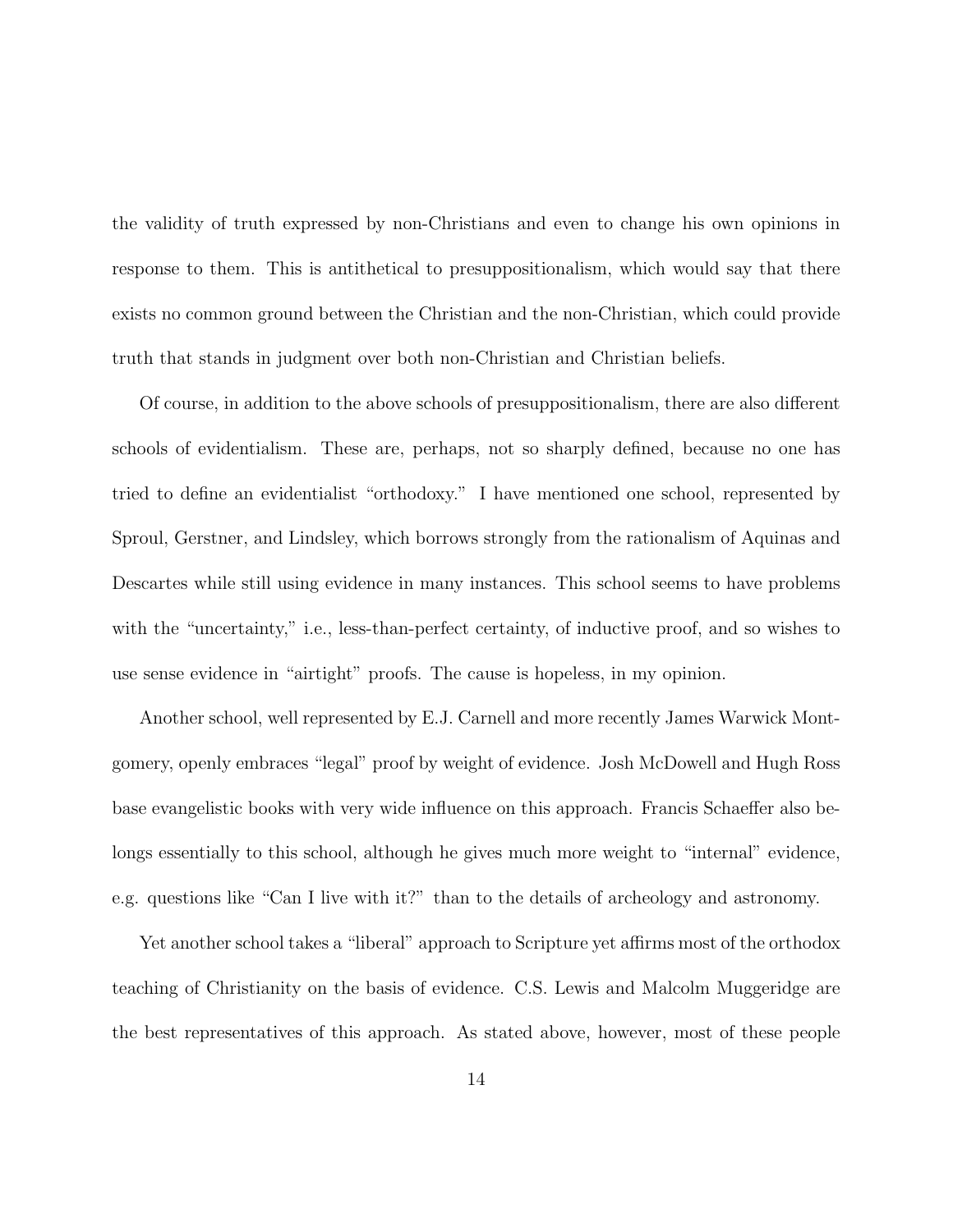have not set up rival camps in regard to epistemology. In general, the feeling is the more evidence, the better.

## **Problems with Presuppositionalism**

Sproul, Gerstner, and Lindsley, in Classical Apologetics, have presented an extensive critique of presuppositionalism from their own unique perspective which combines elements of rationalism and evidentialism. Without going to the lengths that they have, I would like to discuss three primary weaknesses of the presuppositionalist system.

### **Problem 1: Irrelevance**

The heart of the presuppositionalist system seems to be this: an insistence that "knowledge" has two components: first, the thing itself, and second, a *judgment* about the thing. We know the fact, and the meaning of the fact. Otherwise it is not knowledge. This definition goes all the way back to Plato.

If we accept this definition, presuppositionalism follows automatically, because a norm that yields judgments is a presupposition. Evidentialists do not accept this definition of knowledge! Evidentialists use the "normal" definition of knowledge, which is everything recorded by the mind. To recall knowledge, I do not need a norm of judgment; all I need is an "association" of an experience with another experience. When we talk about the "meaning"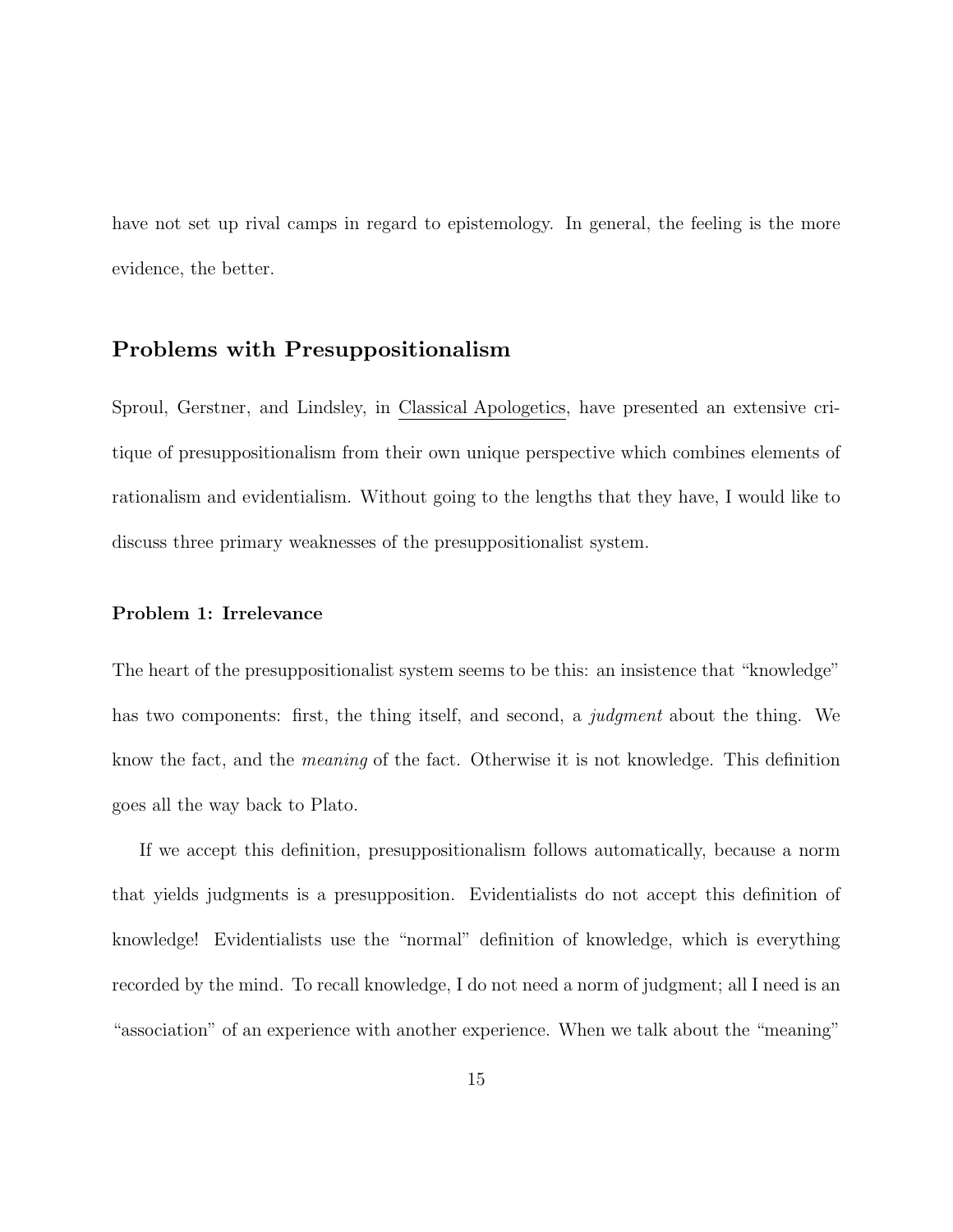of a word, all we mean in daily discourse is what other words or experiences that word is associated with. In this way a child can "know" the meaning of a word by repeated pointing, without ever forming a complex world view, much less an orthodox Christian world view. Presuppositionalists do not deny that this kind of knowledge exists, of course. They simply insist that it is irrelevant in bringing anyone to Christ or to knowledge of any significant truth.

Suppose we accept the presuppositionalist definition. Then our theory of knowledge has been reduced down to a very small set of experience that excludes most of normal life. Everything that I remember but do not make a judgment about is not knowledge; everything that I remember but make a wrong judgment about is false knowledge. If I think I have the correct presuppositions now, but later change my theology, then I will have to say that everything I think I know now is not knowledge!

John Frame, in his The Doctrine of the Justification of Knowledge, admits to the irrelevance of this approach. He freely states in his introduction that a person could go through life never knowing anything about presuppositionalism and still be quite happy. Presuppositionalists also say that their epistemology has nothing to do with teaching, because nothing the student learns is knowledge until *after* the student has learned the correct presuppositions. How we actually come to know, and how we justify that knowledge later, are sharply divided in presuppositionalist thought. Presuppositionalism has become an exercise for highly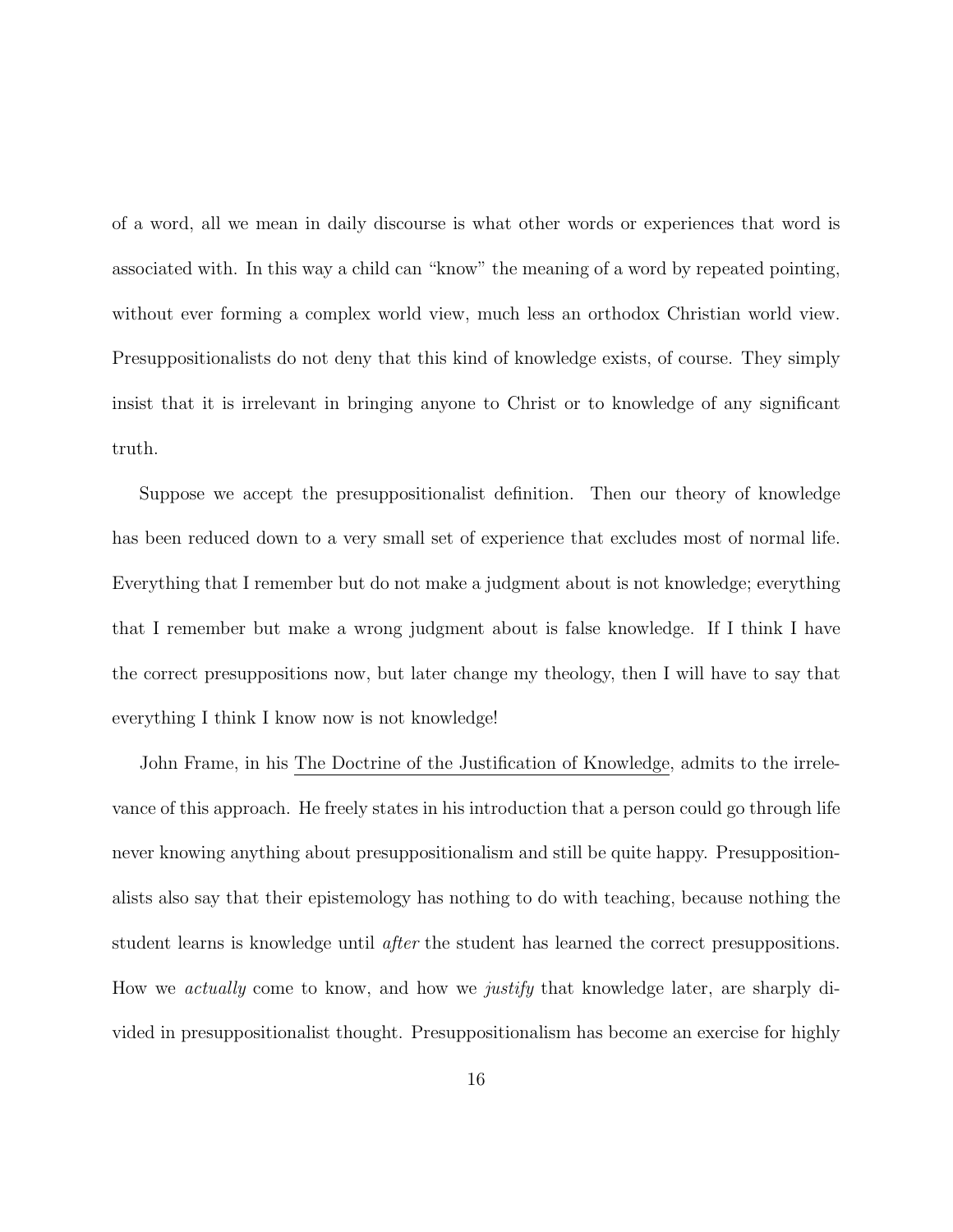trained theologians to secure their own belief against all attack.

Evidentialists believe that questions of relative certainty involved in the "common" definition of knowledge are crucial for daily life and decision making, and that these are the same judgments that we make about Christian doctrines. We want to be sure we know we will live forever, in the same way that we want to be sure we know our house will not fall down on us. "Presupposing" our house will not fall down brings scant comfort.

### **Problem 2: Circularity**

The above definition of "knowledge" also leads to an interesting conundrum. If knowledge consists of a fact as judged by some rule, the rule must exist first. (This is why presuppositionalists say knowledge depends on presuppositions.) How then did I "know" that rule? To "know" that rule, I had to have a prior rule to judge it and give it a meaning (according to the presuppositionalist definition of knowledge). How did I know that prior rule? And so on. Perhaps I could say I did not "know" the rule first. How could I make judgments about meaning on the basis of a rule that I do not know?

This kind of circularity is intrinsic to the presuppositionalist system, and again, John Frame freely admits it. If I set up a proposition of language as an axiom, that axiom will be made of words. What is the meaning of those words, and how do I know I have the right meaning? If I say I know their meaning because of my axiom, I have argued in a circle.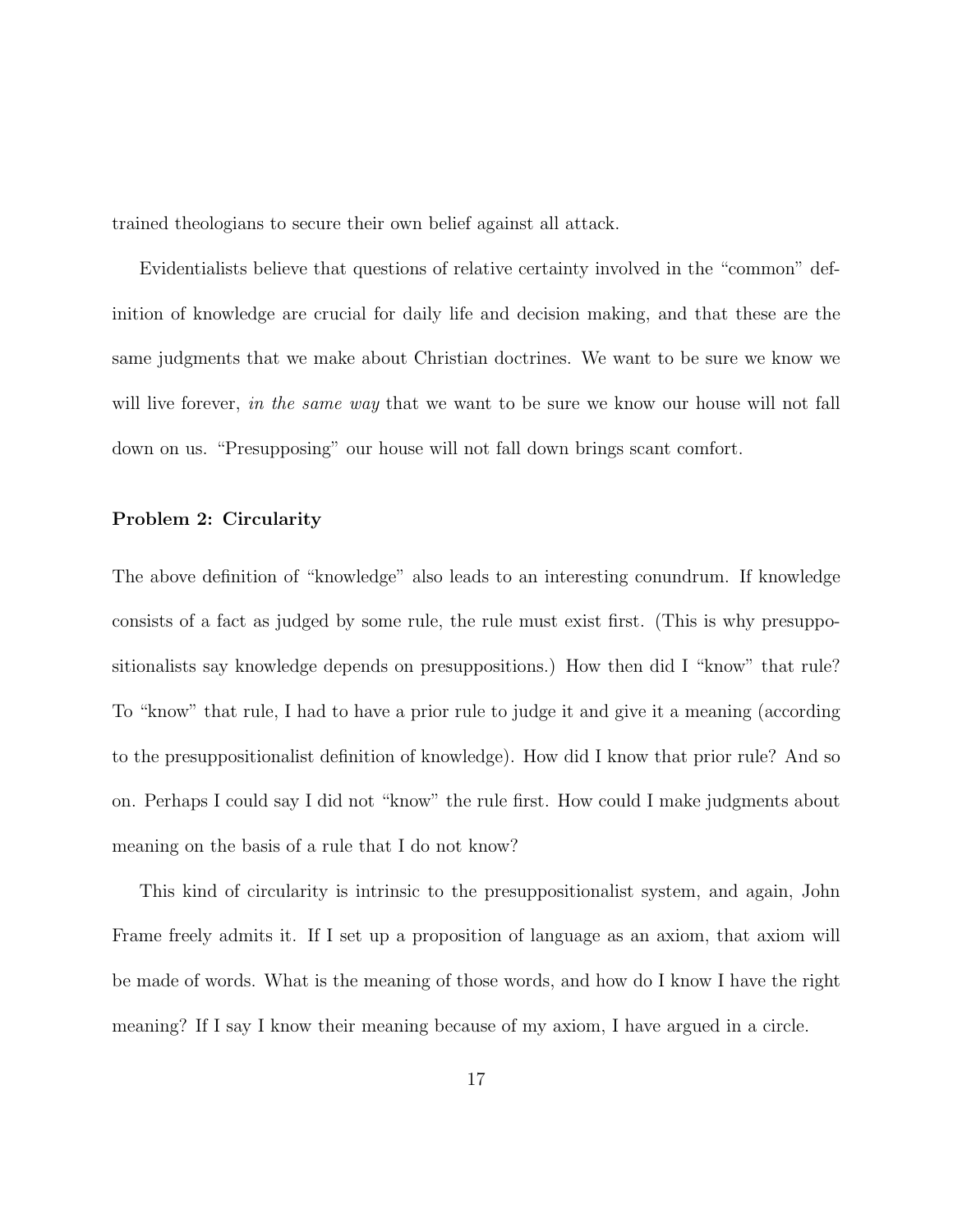To illustrate, suppose I ask, "How do I know God exists?" A presuppositionalist could answer, "Because I presuppose He does." Then I could ask, "What do I mean by 'God'? What God have I presupposed to exist?" The answer would be, "The God of the Bible." Then one can ask, "What if I have a faulty copy of the Bible, or a faulty understanding of it?" A person might take comfort in saying, "God would not let me err seriously." Then I could ask, "How do I know God exists?" And so on. As soon as I get to the meanings of the words in my presuppositions, the whole thing breaks down.

Frame argues that all logical systems require circularity. This is only true of systems of logical deduction, which start with a language proposition as an axiom. Evidentialism does not involve circular reasoning because it has no axioms. This lack of circularity comes at a cost, of course– the ephemeral concept of "perfect" certainty is sacrificed, instead.

### **Problem 3: Arbitrariness**

What if a Mormon argues that he "presupposes" the doctrine of Mormonism to be true? How could we say he is wrong? A presuppositionalist would say he is wrong because we presuppose him to be wrong. Within our world view, he seems clearly wrong, but by his own presuppositions, he seems entirely correct.

The presuppositionalist says that every non-Christian lives in logical consistency with his own presuppositions. The evidentialist, on the other hand, agrees with Francis Scha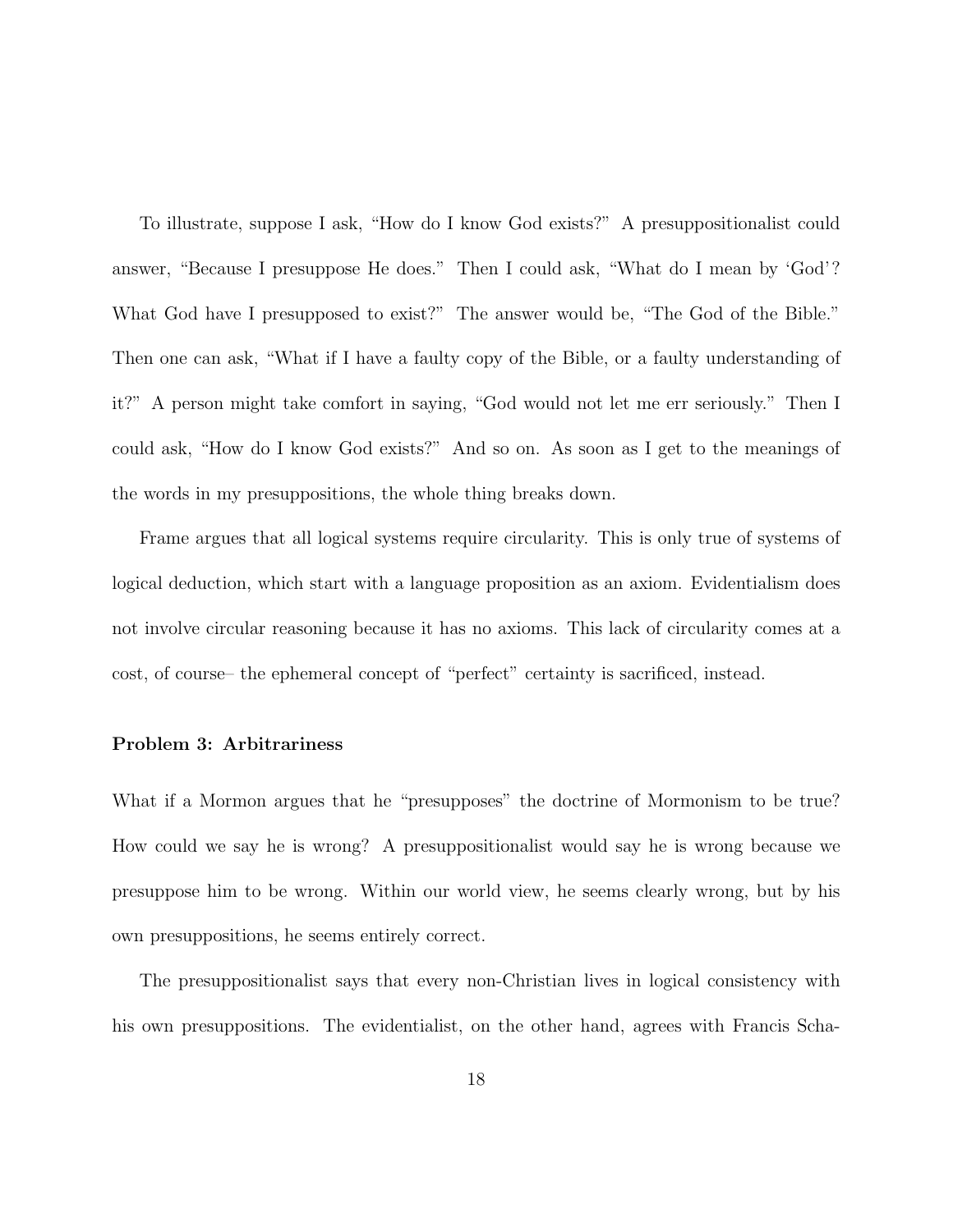effer, who said, "No one can live consistently according to non-Christian presuppositions." Evidentialists would say that a certain amount of true "knowledge" forces its way through to the non-Christian, because he must deal with reality the way God made it. Therefore we can attempt to convince the non-Christian on the basis of this shared knowledge. The presuppositionalist denies the existence of any relevant shared knowledge. As Cornelius van Til said, "The Calvinist can not give reasons because he has no point of contact with the non-Christian."

Without this common ground to adjudicate between various presuppositions, the choice of presuppositions becomes arbitrary. This problem is seen even in the fact mentioned above, that among presuppositionalists there is no general agreement about what the crucial presuppositions are, which are necessary for salvation. Even worse, we must allow that we really have no argument against the world view of any non-Christian– we must merely wait for God to "zap" them into new presuppositions. At best, we can let them see their presuppositions and hope they suddenly dislike what they see. If they like them, then we have nothing more to say! [3]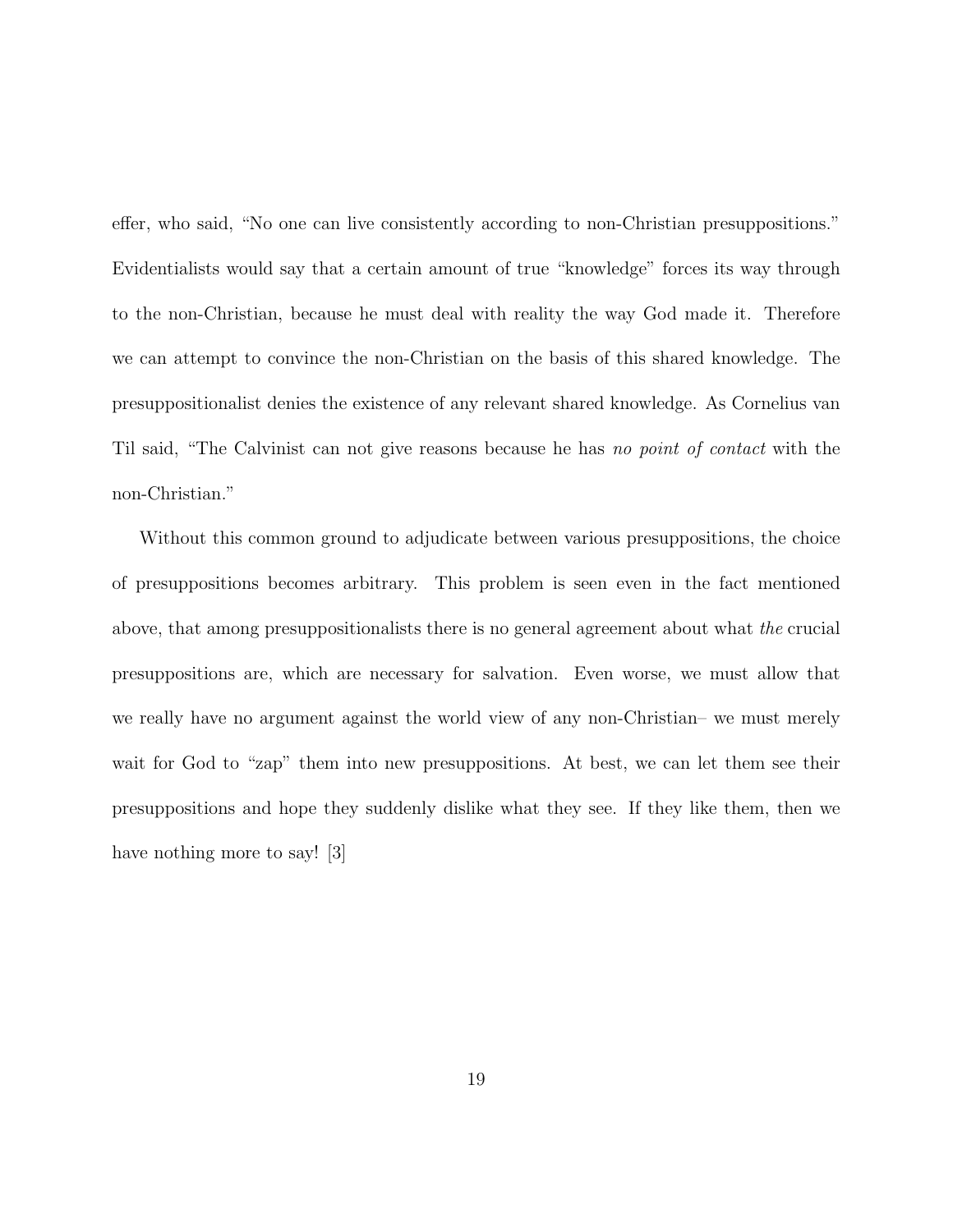## **Existentialism and Presuppositionalism**

Part of the appeal of presuppositionalism can be traced to the tremendous respect gained by C. van Til and J. Gresham Machen when they stood up to the onslaught of liberalism in the Presbyterian church in the first half of this century. Cornelius van Til's approach was to presuppose the fundamentals of the faith. In this way, he "protected" the articles of faith at a time when all the "evidence" seemed to point against the validity of the Bible. Would an evidentialist have stood up so well when "science" seemed to strip away all support?

Historians have paid very little attention to the influence of the "existentialist" school on the thinking of van Til, but this influence can not be denied. To understand what existentialism is, I must give a brief summary of the history of philosophy.

In Renaissance Europe, Aquinas and Descartes had tremendous impact on all culture by apparently proving the existence of God and other fundamentals of the faith in the "mathematical/logical" sense discussed above. The "Christian rationalism" represented by these two led to utter confidence in the supremacy of logic in matters of faith. The euphoria only lasted a century or so, however, because nonbelieving intellectuals, most notably David Hume in the 17th century, began to point out holes in their apparently irrefutable arguments. As C.S. Lewis and, more recently, Sproul, Gerstner, and Lindsley, have pointed out, the arguments of Aquinas and Descartes were very good and still rank among the best. They do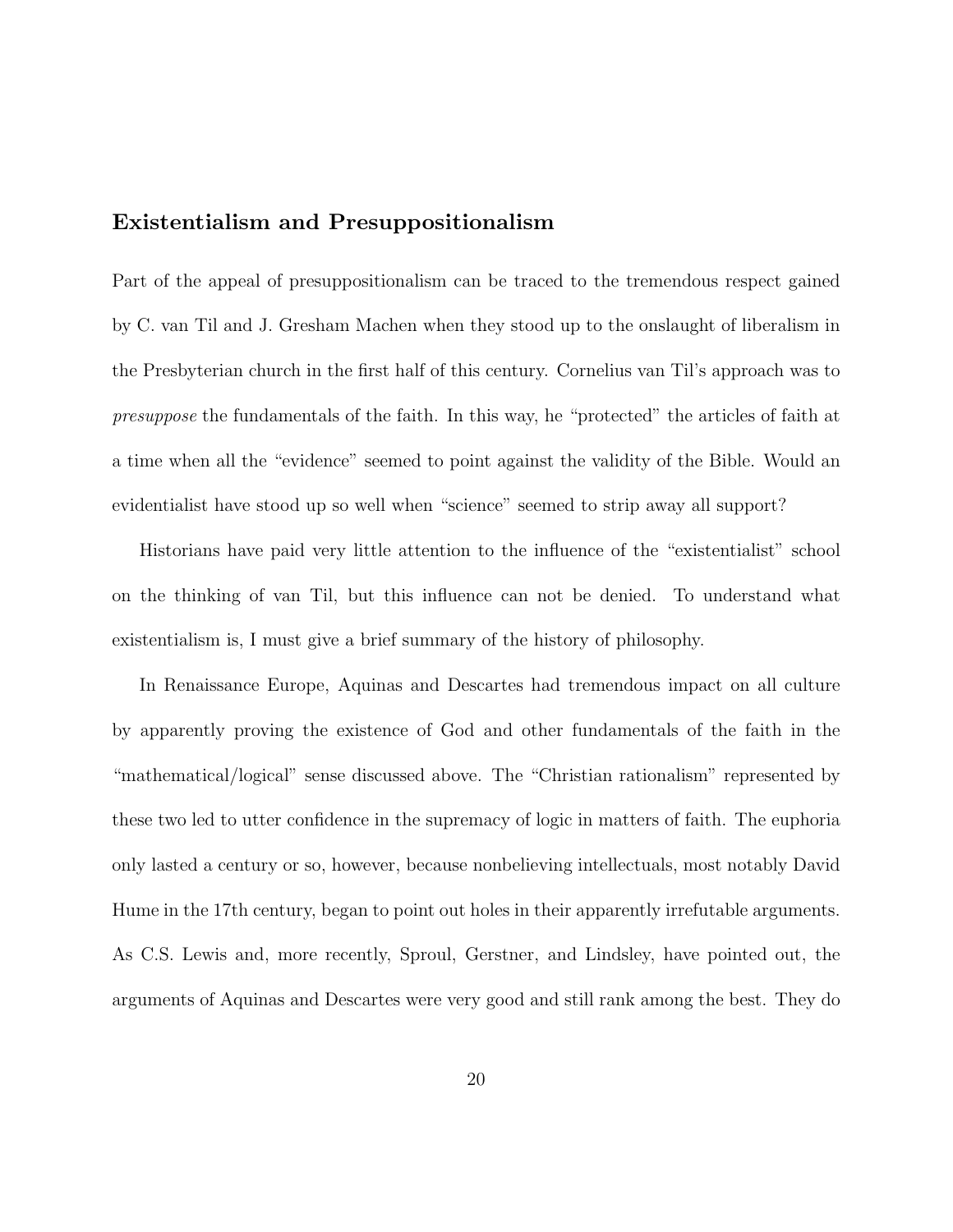not, however, seal out any possibility of counter-argument. This is primarily because they all rely on concepts from our sense experience (e.g. time and space) and no deductive proof can be given for sense experience.

Immanuel Kant set out to respond to Hume and establish Christian orthodoxy once again. He conceded Hume's criticisms and proceeded to argue for Christian principles as "moral absolutes," independent of the existence of God. God's existence became a kind of philosophical ideal, rather than a historical reality.

The revolutionary impact of this was to convey to nearly everyone the idea that is still with us, that "no one can prove the existence of God." This is proof in the "mathematical" sense, of course. Philosophers in the 18th and 19th century did not accept legal or empirical proof as proof at all. Thus, the existence of God was seen as "uncertain," though it previously had been seen as certain.

In the mid-19th century, Soren Kierkegaard also sent out a call for a return to Christian orthodoxy in Europe. He argued that one must make an "existential leap" into Christian belief– that any argument for Christianity is demeaning, like a lover giving arguments why he loves.

Later philosophers were influenced by Kierkegaard, but found they could make a "leap" into other belief systems besides Christianity. Nietzsche and Heidegger, in particular, argued that one could just as easily make the existential choice to be a "superman," or "free man"– to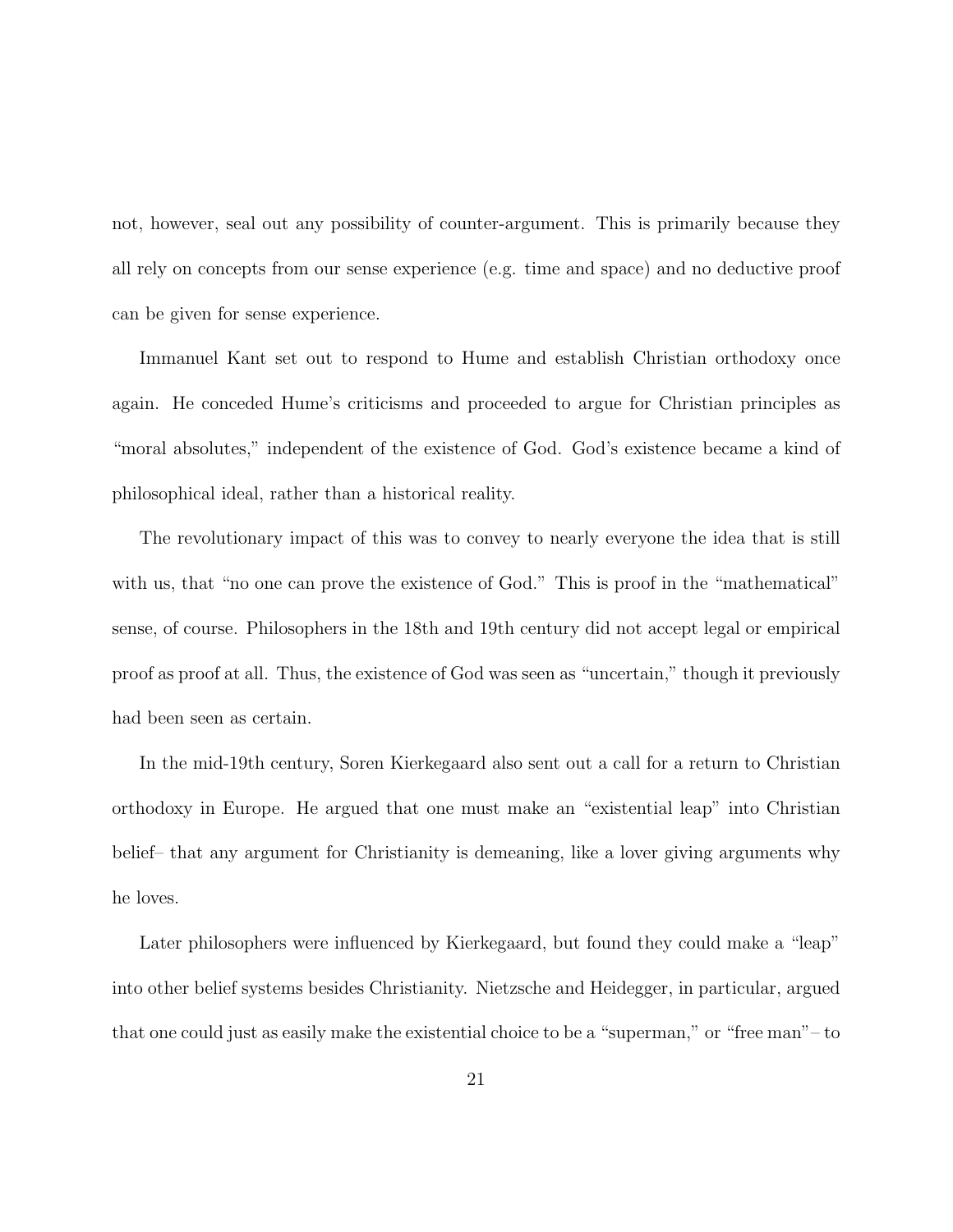define one's own morality independently. This school, called "existentialism," has dominated intellectual thought in the 20th century.

In the first half of this century, Christianity was under attack in the U.S. from nearly every quarter. Scientists claimed they had disproved essential teachings of the Bible, theologians inside the church claimed higher criticism had proved that the Bible was inconsistent, psychologists claimed the biblical view of man and morality was hopelessly outdated, adherents of other religions were increasing in the U.S., and so on. Most of the Christian church capitulated to redefining Christianity as a nice moral system with nice ceremonies, quite in line with modern thinking, not opposed to other religions, and not needing the Bible. Van Til and Machen stood against this.

Van Til essentially took up where Kierkegaard left off. Anyone who doubts this should read Kierkegaard's The Sickness Unto Death. Van Til could easily have written this book. Like Kierkegaard, he said, "The Christian can not give reasons." He did not see belief as a matter of bare choice, but still, he agreed with Kierkegaard that one need only be concerned with self consistency *after* deciding what one's fundamental presuppositions are. Existentialism formed the climate in which van Til operated– he addresses this system at great length in his book, A Christian Theory of Knowledge. Van Til responded to existentialism by saying that the existential presupposition of orthodoxy was just as valid as other systems. But he still assumed many of the basic tenets of existentialism, including (1) the Platonic definition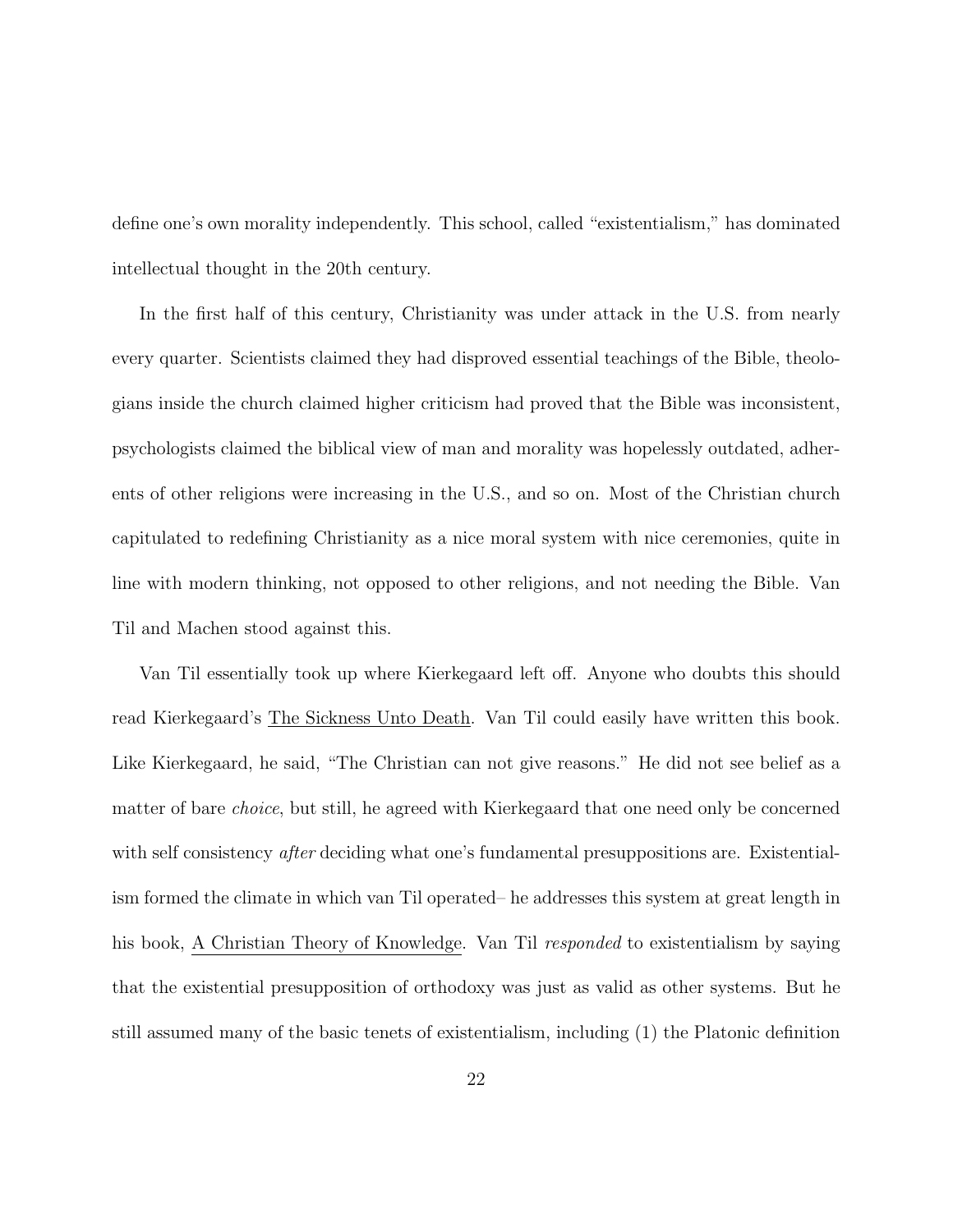of knowledge as fact plus "norm," (2) the Greek definition of "proof" as logical deduction, and the rejection of inductive proof, (3) the view of all knowledge as "subjective," i.e., that no "common knowledge" exists between people of different world views, and (4) the belief that many different sets of axioms can form coherent world views.

Van Til was quite prepared to accept the prevalent idea of his day, that a completely self-consistent non-Christian world view was possible. In a way, his writings have the feel of a person beaten down by non-Christian arguments– a person on the "defense." He accepted the arguments of Hume and Kant that all of the theistic "proofs" were invalid, and he conceded that science might one day explain away all the miracles of the Bible and anything else which seemed to point to God. He said, "We must allow that it is quite possible that at some future date all the miracles recorded in Bible, not excluding the resurrection of Christ, may be explained by natural laws." He even seems to have given credence to claims that the Bible contradicts itself, saying, "All teaching of Scripture is apparently contradictory." His presuppositionalism "protected" Christianity by removing its foundation from the realm of experience and reason altogether.

There was no strong evidentialist voice at that time. C.S. Lewis, in the 1940's, was one of the first to resurrect the idea of argumentation on the basis of evidence. He was not a particularly strong voice for the inspiration of the Bible, however.

In the latter half of this century, Christianity has seen an intellectual rebirth, even while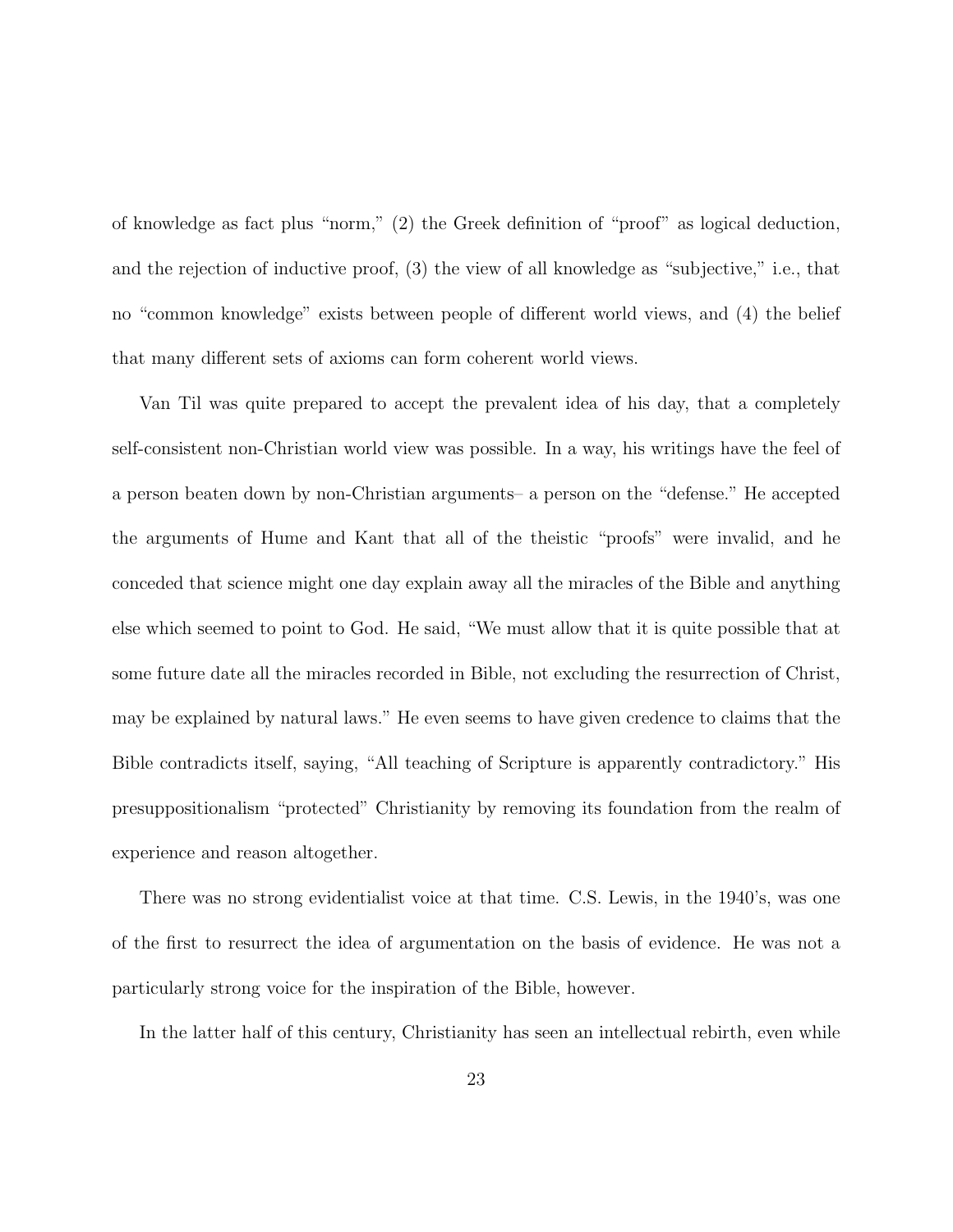the number of nominal church attendees in Europe and North America has decreased. The excesses of science seen in the Nazi regime and in environmental disasters have led to less confidence in science as the ultimate arbiter of truth. Non-Christian scientists and authors have questioned the paradigm of evolution. The disaster of the "new morality" both in the U.S. and in the communist nations has led many to look for moral absolutes. Numerous Christians now claim impressive academic credentials and hold their own in debate with atheists. In a way, it is easy to be an evidentialist.

What if we lived in an earlier era, however, when all science seemed arrayed against Christianity? What should an orthodox evidentialist have done, if not simply "presuppose" Christianity? Would evidentialists all have said, "You're right, the Bible is wrong!

There are two things every person should do when faced with challenging evidence. First, one should have a healthy doubt about new claims, which takes into account the presuppositions of the person bringing the message. If a salesman with an interest in selling me a product shows me an impressive array of statistics, I should still hold out some doubt. Similarly, if people with an interest in becoming a new elite or with an interest in discarding "old fashioned" claims of morality tell me "science has proven...," I should take it with a grain of salt.

Second, one should hold onto "internal" evidence, i.e., "gut feelings." This is valid evidence! For instance, suppose someone tells me my wife has committed adultery, and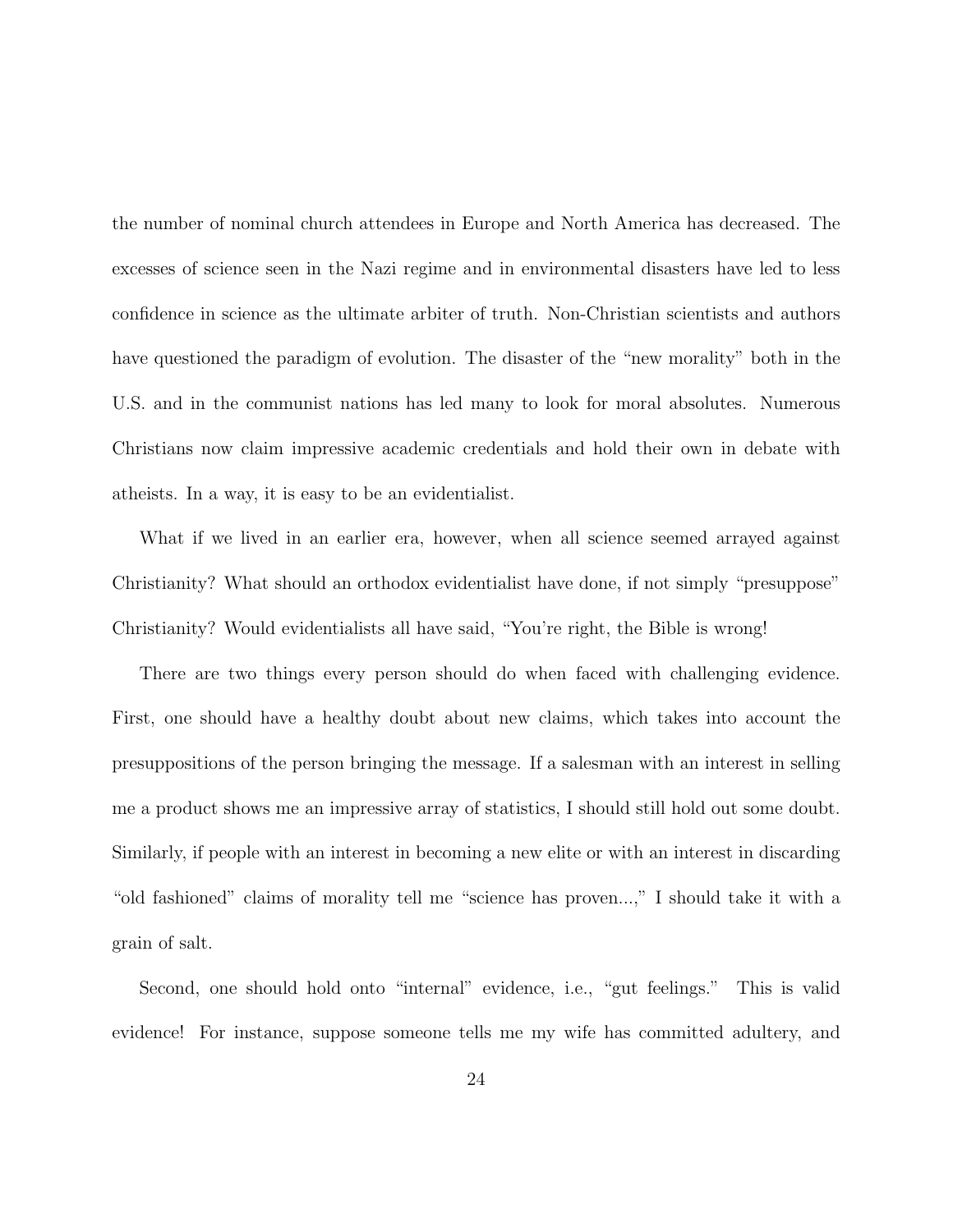presents an impressive list of corroborating facts and witnesses. Still, I may say, "I know her, and I know she would not do that!" No Christian should feel ashamed to say, "I know God, and I know His Word!"

Still, once has to leave open the possibility that one has been deceived. As Francis Schaeffer said, "The Christian must have the integrity to live open to the question as to the possibility of his being 'taken in' by his Christian commitment." One must ask, "What level of evidence ought to convince a Mormon to forsake his faith? Am I honest enough to admit error on the basis of the same type of evidence?" This is an uncomfortable idea for many Christians. Yet a person who "knows" his wife would not commit adultery has no fear of the facts. The person who loudly rejects any examination of the facts is usually the one that fears that, indeed, they may point to a truth he does not want to believe!

One thing Christians ought *not* to have done was to have taken hold of a few scientists of dubious credentials who claimed to have "proven" Christianity, trumpeted their findings as the final word, and mocked all scientists who disagreed as part of an international "conspiracy" to hide evidence. In fact, much "creation science" in this century has taken exactly this form. Evidentialism has taken a beating from numerous apologists who had to retract dramatic "evidence" after loudly proclaiming it the definitive proof of Christianity. In doing so, they ignored good rules of "lawcourt" reasoning. A person who says what you want to hear is not necessarily a trustworthy witness! Sometimes we must simply say certain things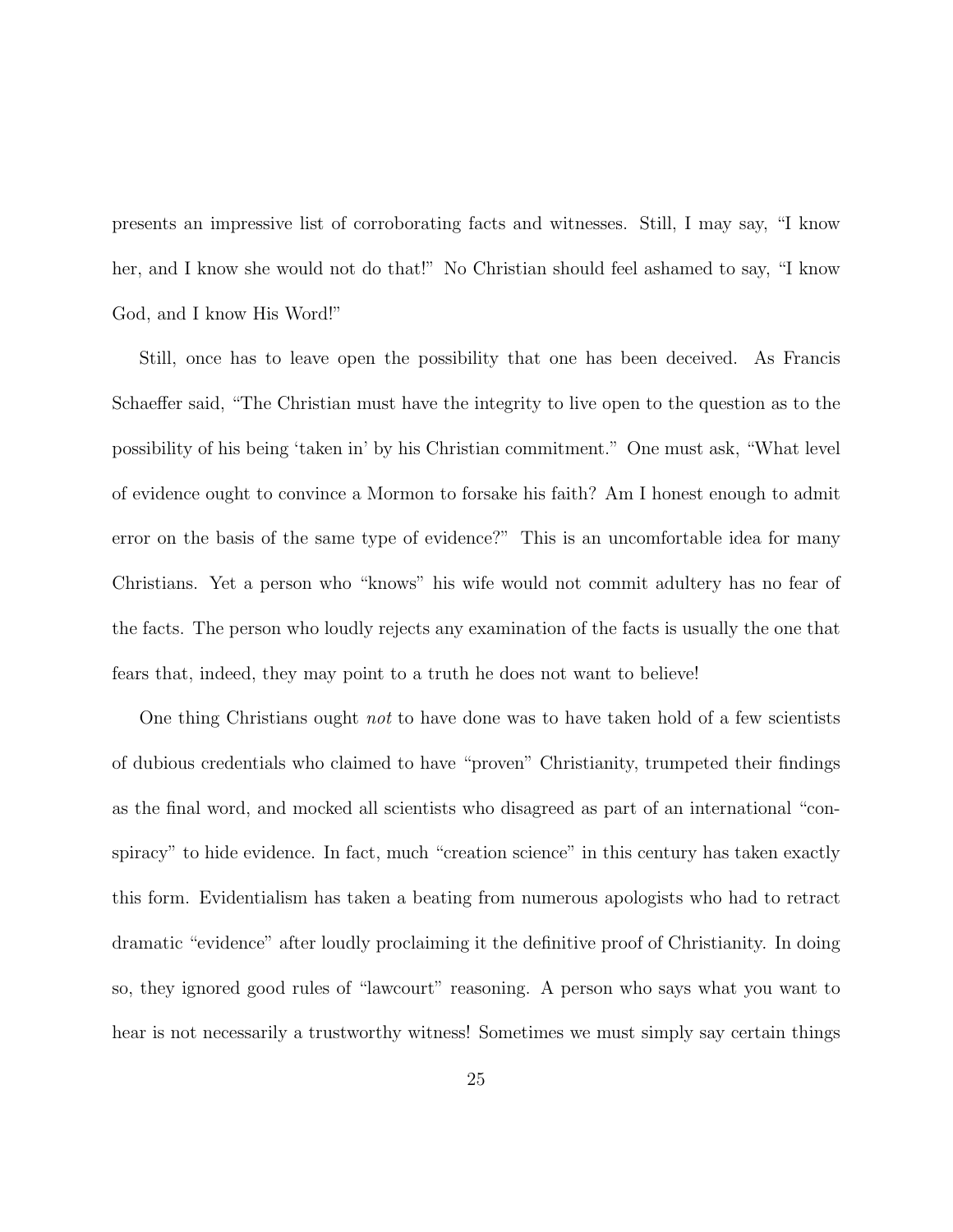appear contradictory and leave it at that. This is not irrational if we have other strong evidence for believing something.

## **Calvin and the Westminster Assembly– Presuppositionalists?**

In the Presbyterian and Reformed churches, the opinions of the Reformers, especially John Calvin and the members of the Westminster Assembly, have significant sway. Indeed, conservative Presbyterianism is defined by the words of the Westminster confession. Were all those Reformers dyed-in-the-wool presuppositionalists?

Some have painted this picture because of the way both Calvin and the Westminster confession diminish the importance of "external" evidences, even though they strongly affirm that these are valid, strong evidence (and use the word "evidence".)

What does the Confession place at a higher position than these? A presupposition? Here are the words of the Confession:

"Our full persuasion and assurance of the infallible truth, and divine authority thereof, is from the inward work of the Holy Spirit, bearing witness by and with the word in our hearts."

The highest form of persuasion comes from an "inward witness." Witness– a "lawcourt" term! The Reformers speak of inward evidence, not inward presuppositions. The picture is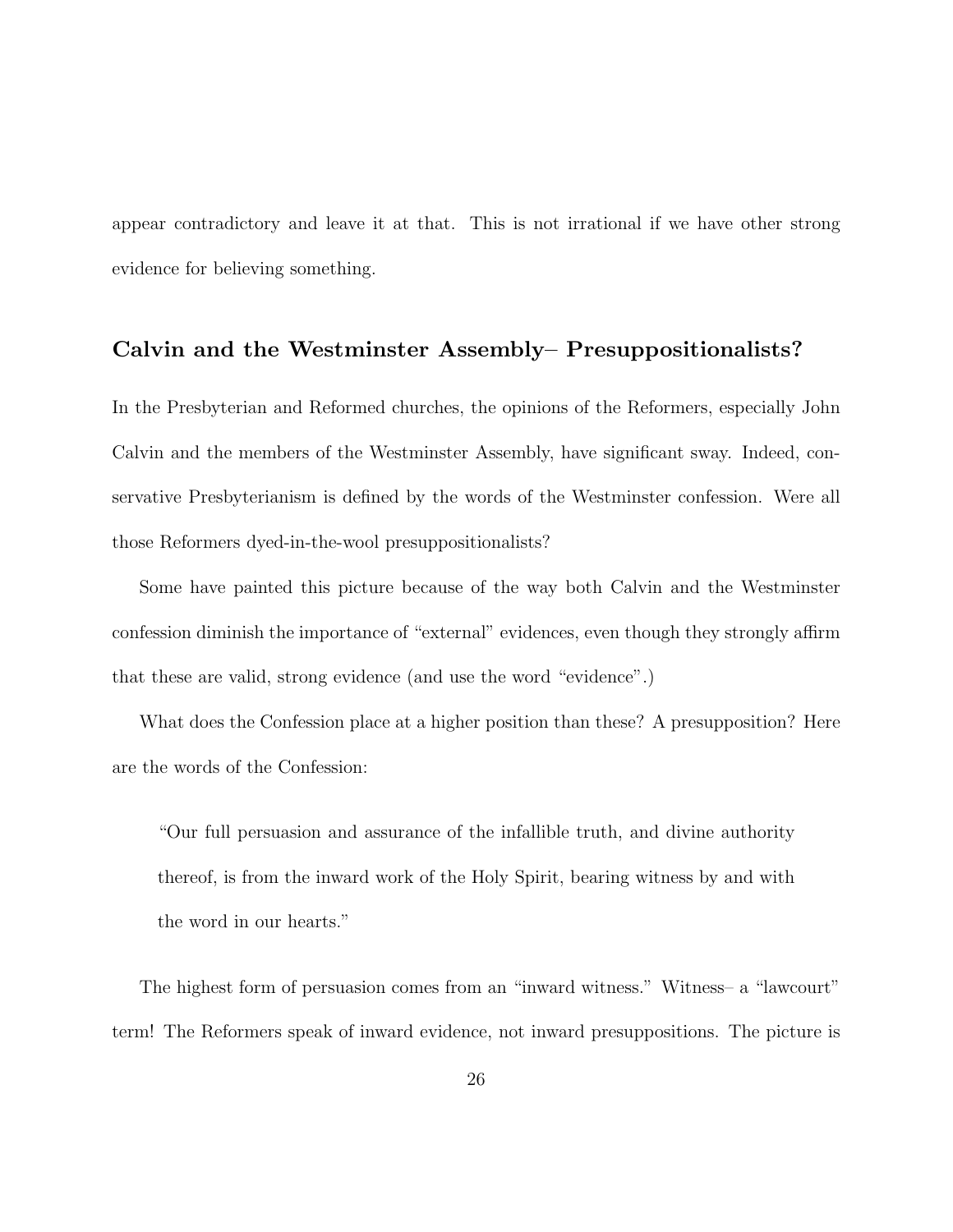that of the believer "perceiving" the things of God, "hearing" His voice, etc. I know God exists in the same way I know that a tree is green– I see it as plain as day.

This fact is more important when one remembers that axiomatic, logical reasoning was not foreign to the authors of the Confession. Aquinas and others had developed this kind of reasoning to an art form centuries before the Reformation and Catholics used it heavily.

How might a presuppositionalist have written this passage of the Confession? "Our belief in the Bible is not open to debate, because we presuppose it." Is that far from the way many presuppositionalists argue today?

By pointing to an "inward witness" instead of a logical presupposition, the authors of the Confession left open the possibility for a counterargument on the basis of evidence. In the tradition of Freud, non-Christians can argue that this "internal evidence" is merely self deception and wish fulfillment. The evidentialist presents a counterargument, that atheism is wish fulfillment and belief in God is actually contrary to our nature (see, e.g., R.C. Sproul's The Psychology of Atheism.) He agrees, however, that it is a valid subject of debate. The presuppositionalist removes it from the realm of debate altogether, by converting "witness" to "assumption." Instead of perceiving the things of God, the Christian assumes them, in the presuppositionalist view. This is not the view of the Westminster Confession.

What about Calvin? Cornelius van Til seriously misrepresents Calvin when he quotes Calvin in the Institutes as saying, "Man can not know himself without first knowing God." In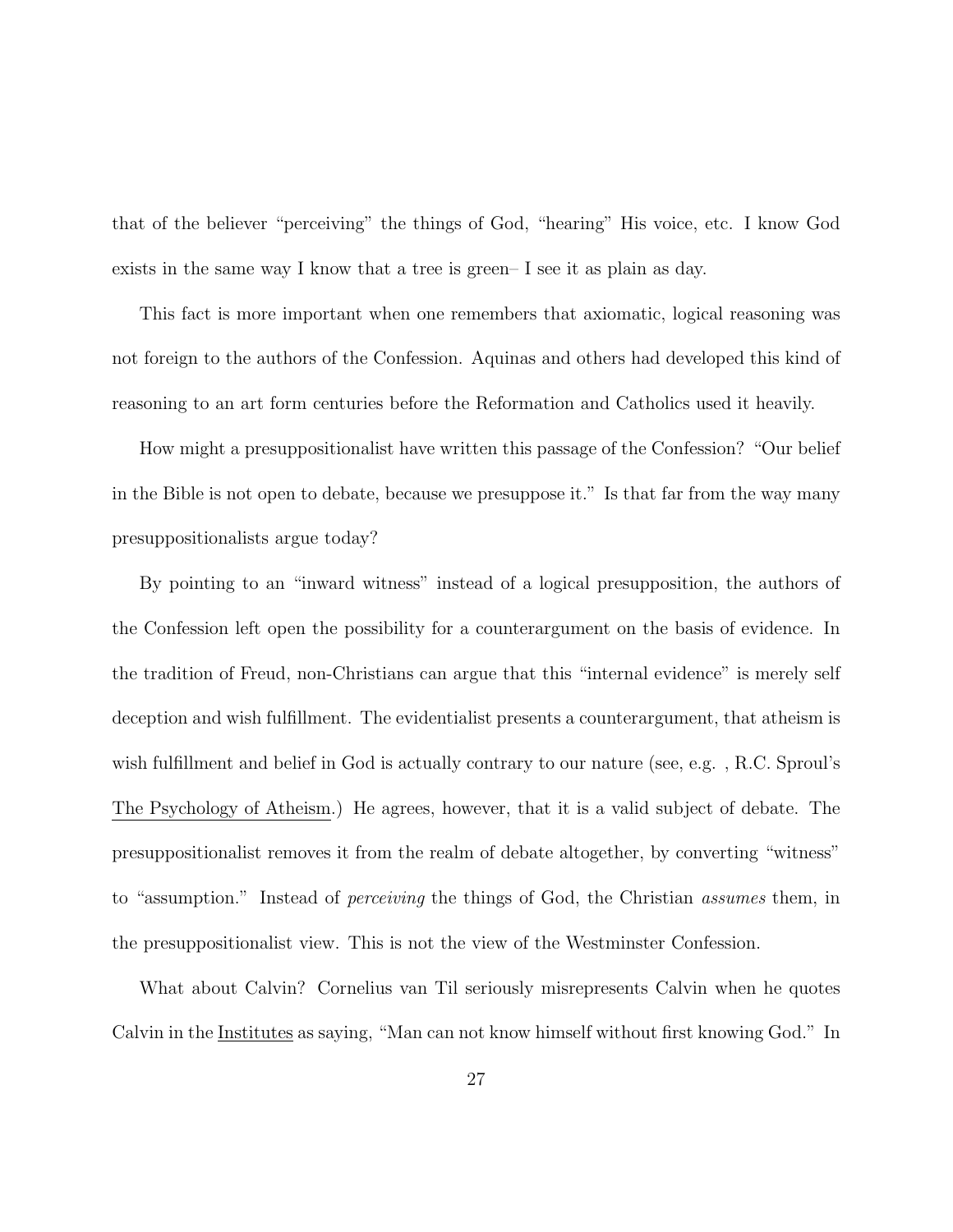the preceding section, Calvin says, "Man can not know God without first knowing himself!" What does Calvin mean by this apparent contradiction? On the first page of his book he says, "Which one precedes and brings forth the other is not easy to discern." He waits until his Book 3, "The way in which we receive the grace of Christ," to elaborate. There, he says, (III.2.1-2) "Faith rests not on ignorance, but on knowledge," "It is not enough for a man implicitly to believe what he does not understand or even investigate," and "Augustine has spoken finely on this matter: in discussing the goal of faith, he teaches that we must know our destination and the way to it." Calvin clearly agreed with Augustine that knowledge precedes faith. Calvin's views on "precursors to faith" (Institutes III.2.5) are quoted below.

The above passage of the Westminster Confession, as well as the similar passages in Calvin's Institutes, do point out the need to remember that "external" evidence does not supersede "internal" perceptions of the heart. Reformed evidentialists see things like astronomy and archaeological digs as supporting evidence of great value, as the Confession says, but agree that without the confirming testimony of our hearts, these amount to little.

## **What Does the Bible Say?**

The final word rests with the Bible, of course. What picture does the Bible give of knowledge? Does the Bible tell us to find the axiomatic certainty of presuppositionalism?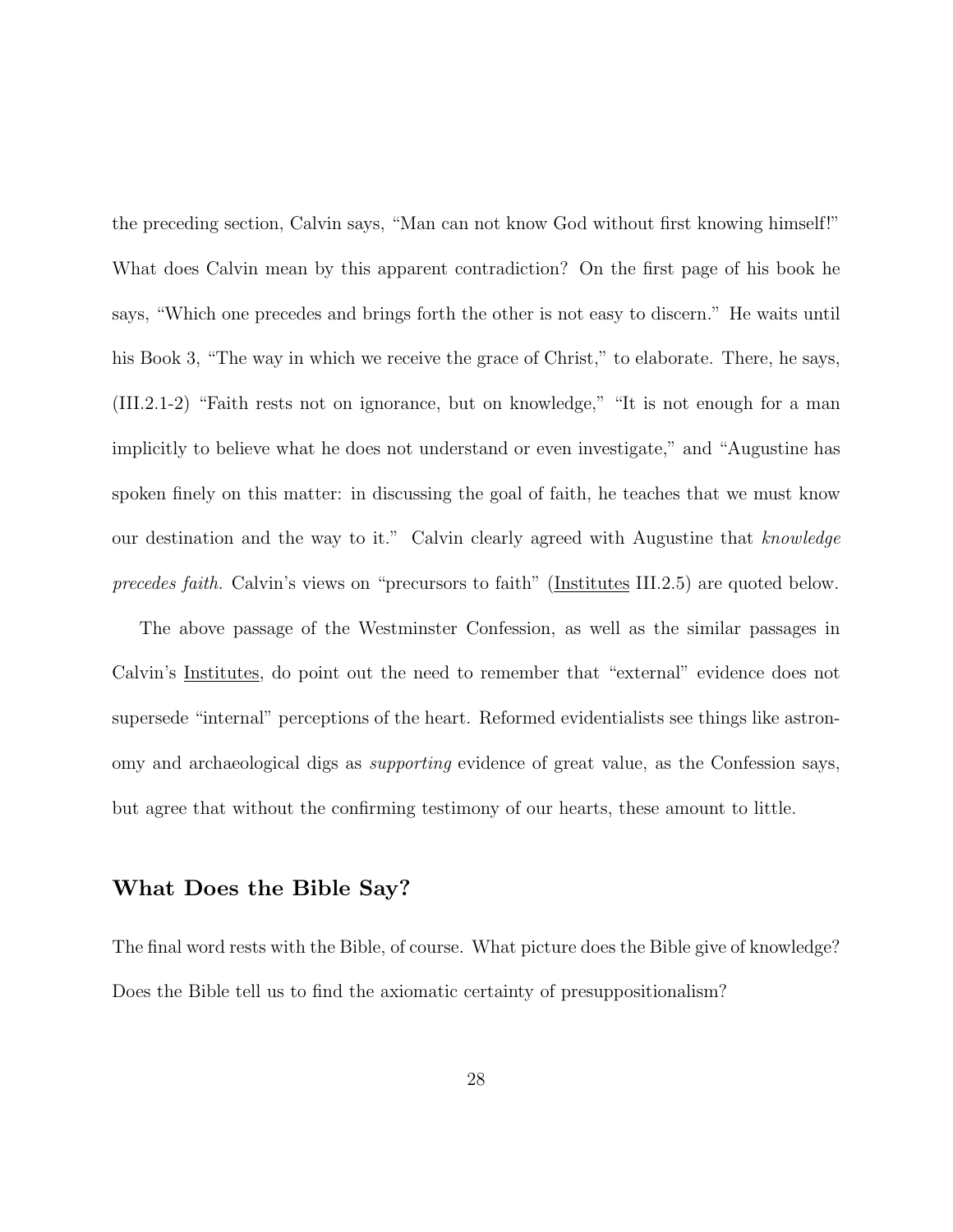First of all, faith in the Bible is very often portrayed as coming about due to *convincing*. The picture is given of "reasons" (Acts 17:2,17) which could be "examined," (Acts 17:11) with people being "persuaded" (Acts 18:4, 2 Cor 5:11) and "convinced" (Acts 19:26, 28:24, 1 Cor 14:24, 2 Tim 3:14) by "proofs," (Acts 1:3) "witnesses," (Acts 1:8, 1 Peter 1:16-18) "testimony," (John 5:31, 36, 39, 21:24, Hebrews 2:4, 1 John 1:2) and "signs." (John 3:2, 20:30) All of these terms indicate a weighing of evidence, not an axiomatic assumption. As in the New Testament the evidence centers around the works of Christ, in the Old Testament believers were reminded of the testimony of the signs, or evidences, of God's work in the Exodus (E.g. Deut 6:22, Psalms 78:43, 108:27).

Second, faith in the Bible is spoken of as a quantity which people can have more or less of– there are degrees of certainty. Jesus called people's faith "great" (Matthew 8:10, 15:28) or "little." (Matthew 6:30, 8:26, 14:31) The apostles talked of faith as something which could "increase" (Luke 17:5) and "grow." (2 Thess 1:3) People could become "more certain." (2 Peter 1:19) If faith means absolute certainty, how could it become greater? "Doubt", or wavering in faith, is frequently spoken of (Matthew 14:31, Luke 24:38, John 20:27, Jude :22). In pragmatic terms, Christians do doubt. Should we tell them that they have no faith at all, then, that they are not Christians if they are not perfectly sure? Or should we tell them that they are not really doubting after all? A recent book edited by R.C. Sproul, Doubt and Assurance, deals sensitively with the issue of Christian doubts, summarized well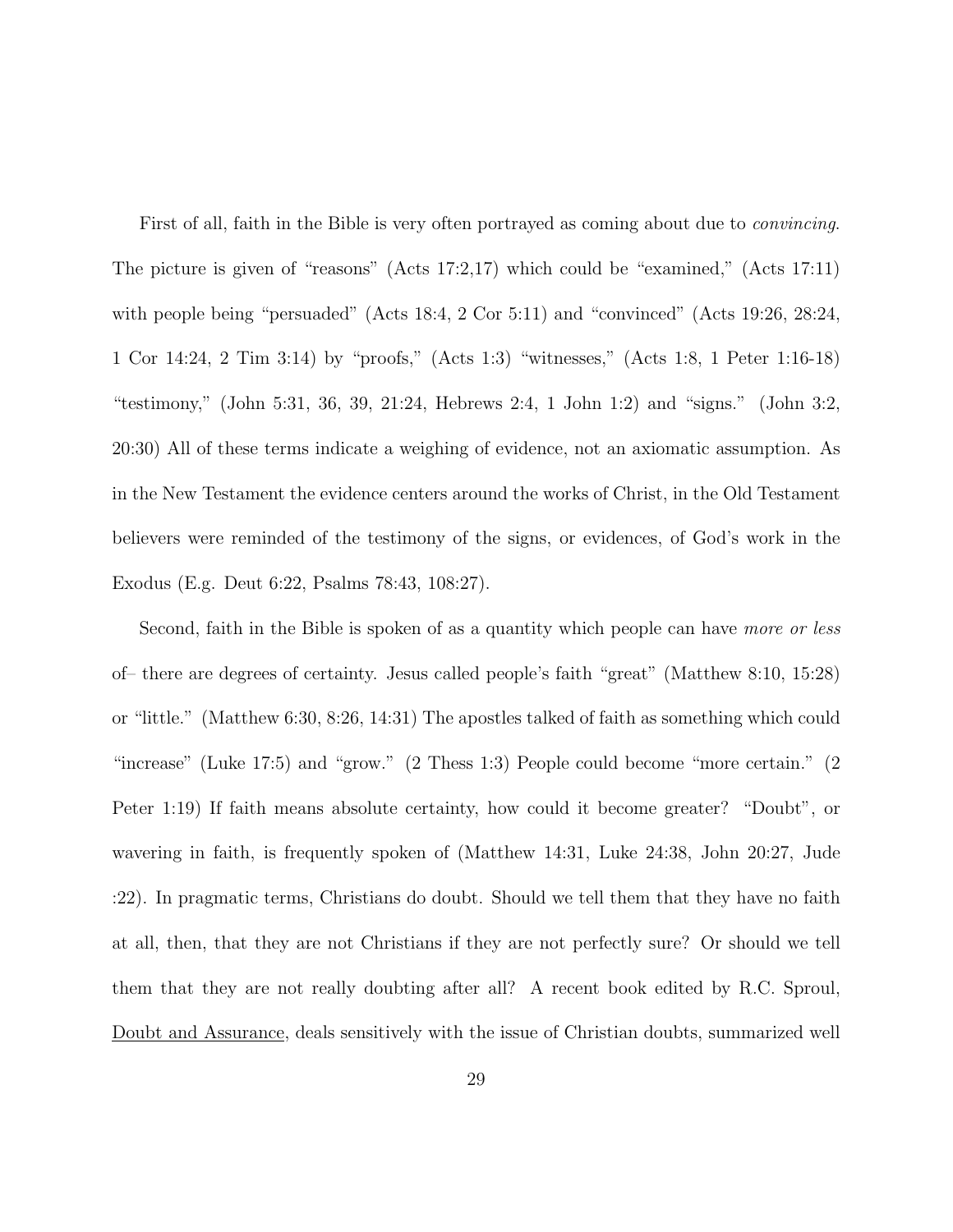by Os Guinness' statement, "There is no believing without doubting."

Faith in the Bible is essentially a passive process– we are convinced by strong evidence. Many people rebel against this picture– as Aquinas said, "Where then is the virtue of faith?" The Bible answers, as Calvinists affirm, that there is none. Faith is something God does to us in order to save us, not something we do to save ourselves (Ephesians 2:8). Although presuppositionalists agree, they still seem to favor a view of faith as an irrational, or "non-rational" process, as though being convinced by reason and the senses is somehow not virtuous enough for the elect.

The "proof text" of many presuppositionalists is Proverbs 1:7, "The fear of the Lord is the beginning of knowledge." It is impossible to argue from the Hebrew, however, that the word translated "beginning" here means "prerequisite;" i.e., that this verse implies that fear of the Lord must precede any knowledge. The word translated "beginning" can be equally well translated as "the first fruits," "the main thing," or "the most excellent thing." In other words, this verse, in the context of Proverbs, says that the fear of the Lord is the highest goal of wisdom; that philosophy is not properly studied without reference to God.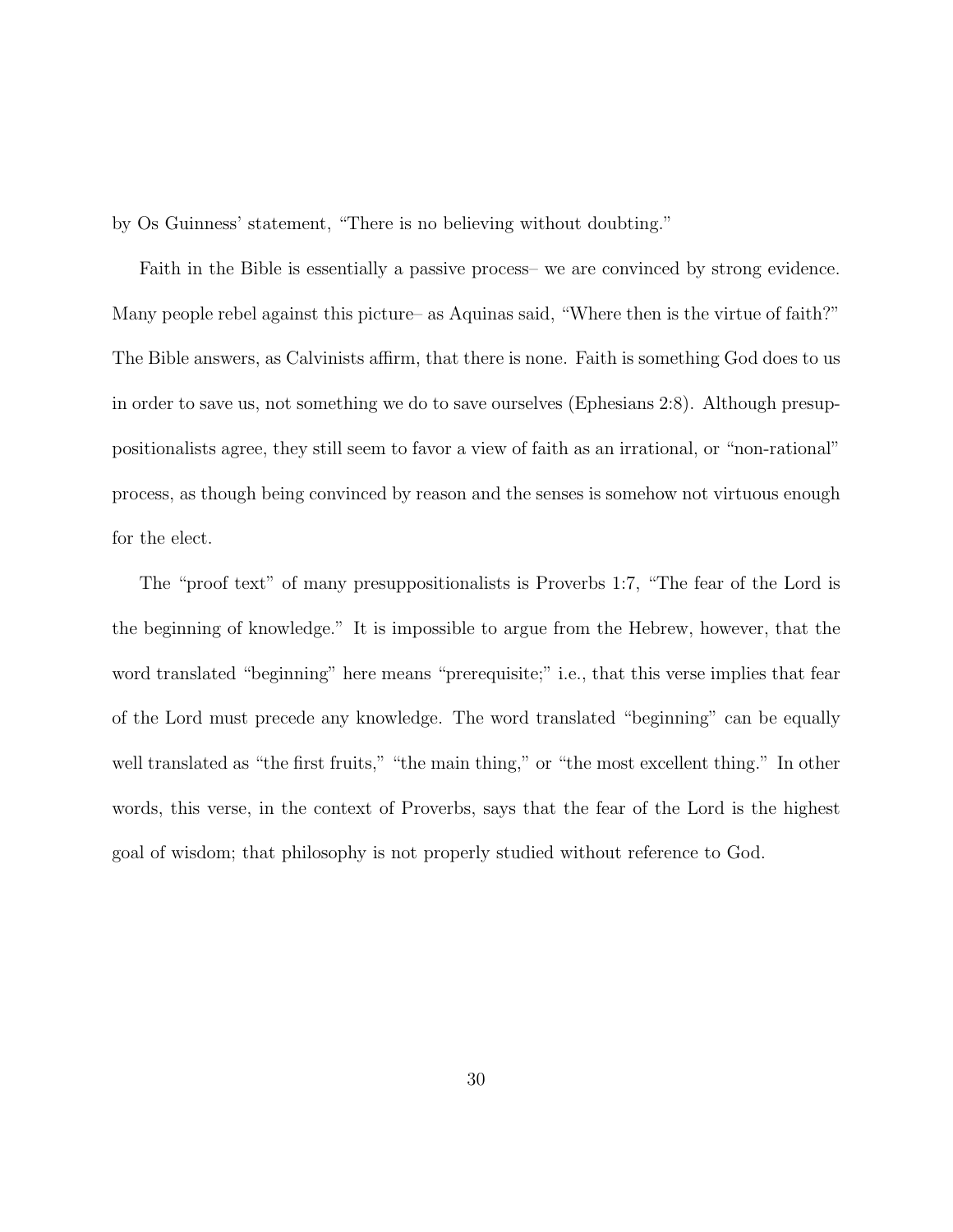## **Non-confessing Seekers?**

Perhaps the strongest argument for presuppositionalism is the following: For a person to honestly admit the evidence for God's demands, he must have at least a small degree of openness to the idea. But the Bible says that "no one seeks God," – in fact, people run from God apart from the work of the Holy Spirit. Far from openness to God, the unsaved block Him out.

To argue with a non-Christian at all, one must believe there is at least a possibility that he may be honest about the evidence. The evidentialist agrees that the Holy Spirit must do a work in a person's heart in order to allow this degree of openness. But if the Holy Spirit is already at work in a person heart to that degree, is that person not already a believer? The evidentialist seems to require the odd concept of a "Spirit-led non-Christian."

Calvinist evidentialists have no problem with this idea, because they hold that certain people are "elect" even from before their birth. At some point in their lives, God changes their hearts to see Him and hear His voice. There is no proposition of language which is a prerequisite confession before this can happen. Indeed, to require this would be to say that people of low intelligence, people with unformed language, can not be saved!

The Bible clearly states that the *implications* of faith for people who can speak and act are (1) confession of Christ as Lord, and (2) repentance. We ought not call anyone a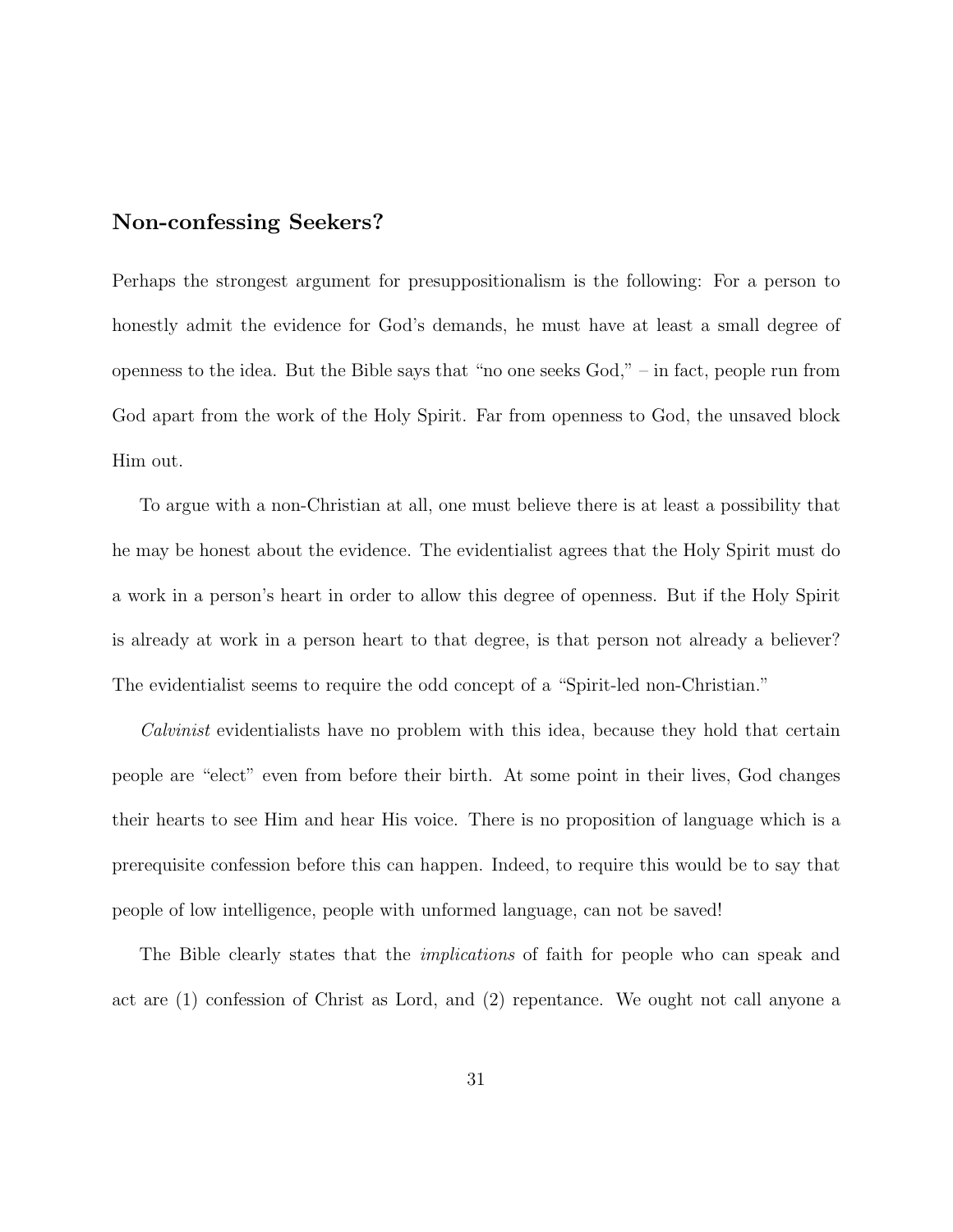Christian who refuses either. But Calvinists affirm that certain people may be saved, i.e., have the Holy Spirit at work in their heart, and yet go through a time of lack of repentance, and also a time of doubt. While the Church often sets these outside the circle of fellowship, it recognizes that they may be elect. Church discipline for unrepentant members is based on the assumption that they may indeed have the Spirit and feel guilt, leading to repentance. In the same way, discussion of evidence with non-believers assumes that they may already have the Spirit and be convicted by the truth.

The conversion of Cornelius provides an example of this. As recorded in the 10th chapter of Acts, Cornelius was visited by an angel, who directed him to send for Peter. When Peter came and shared the gospel, Cornelius and all those with him became believers. Yet before this had happened, the Bible says Cornelius was "devout" and "feared God." Some might say this refers to mere nominal lip service to God. Yet the angel said to Cornelius, in Acts 10:4, that his prayers were an acceptable sacrifice to God, even before he had met Peter! There is no question that Cornelius truly did good in the eyes of God, and therefore must already have been moved by the Holy Spirit, before he was a Christian. Some may say, then, that Cornelius was a proper "Old Testament" believer, with the proper presuppositions and confession for that time. But Cornelius had not converted to Judaism– he remained a Gentile. His confession was not acceptable under the Old Covenant– although he believed some of what was true (e.g., he feared "God,") he would not have been called a "believer"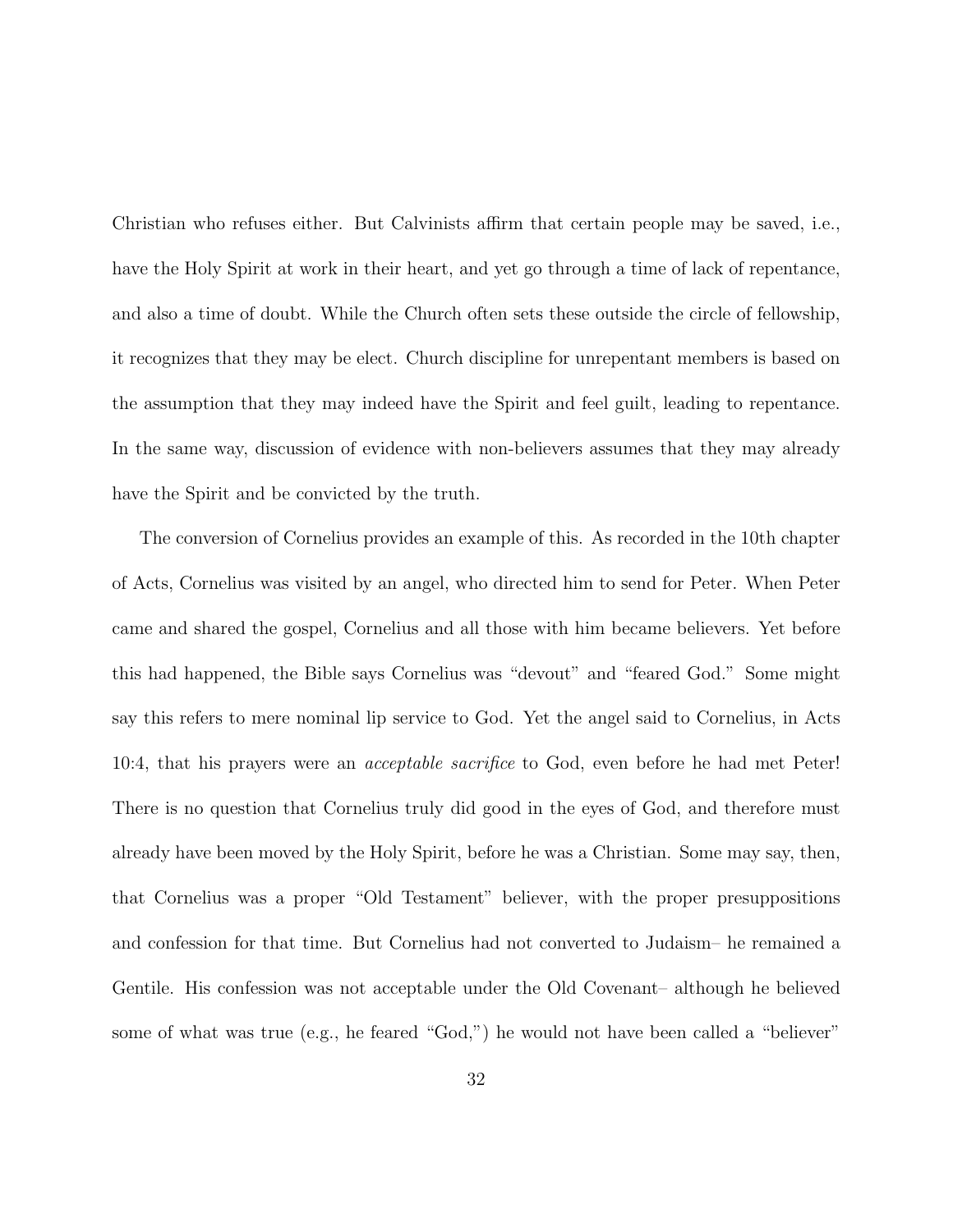by any Jew. Yet when he met Cornelius, Peter affirmed that Cornelius was already accepted by God (Acts 10:35). He went on to give the evidence and testimony that the message of the Gospel (which Cornelius had apparently heard of, but not given credence to) was indeed true. Because of Peter's confidence that Cornelius was moved by the Holy Spirit, there was no question whether Cornelius would accept the message.

It is bending the passage to argue that Cornelius was not "really" acceptable to God before he affirmed the message of Peter, or to argue that he "really" had proper presuppositions all along, and just didn't know it. This passage clearly shows a person led by the Holy Spirit learning truth in degrees, starting with improper presuppositions. Evidentialists believe God works this way in many people's lives.

Calvin uses the court official (John 4:50-53), the Samaritans (John 4:42), and others in the Gospel of John as examples of people who had a knowledge which was the "preparation" of faith, or "implicit" faith, yet had not yet confessed Christ as Lord (Institutes III.2.5). He says, "From these passages it is clear that even those who are not imbued with the first elements [of faith] but are still inclined to hearken are called 'believers'; not in an exact sense, indeed, but in so far as God in His kindness deigns to grace that pious affection with great honor. But this teachableness, with the desire to learn, is far different from sheer ignorance in which those sluggishly rest who are content...." These people, like Cornelius, are called believers, "although they had not been imbued with even a trace of the gospel teaching."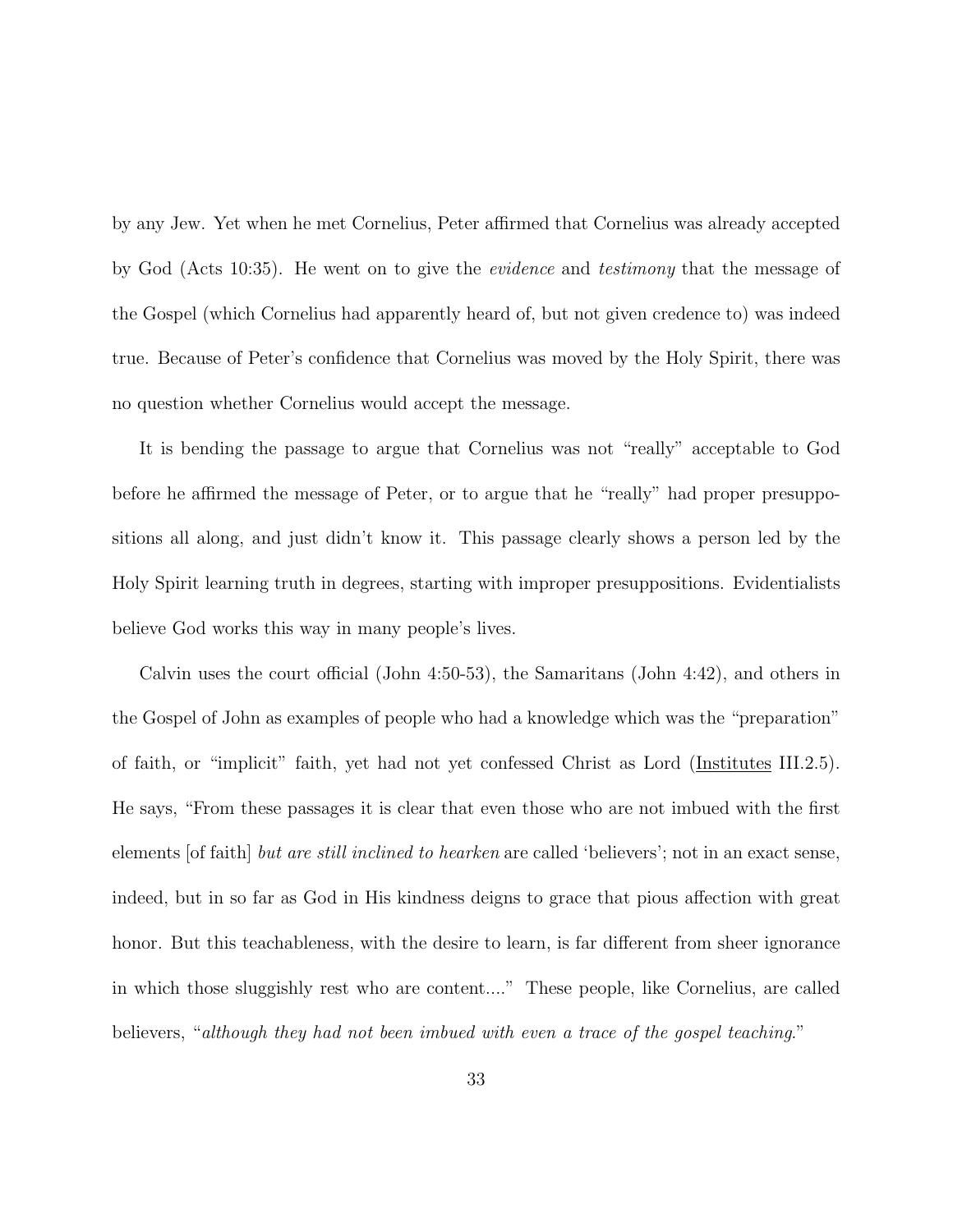## **Conclusion**

Is it not too early to create a new orthodoxy, or "doctrine of the justification of knowledge"? The presuppositionalist system is new in terms in church history– it arose only in this century, in response to a new atheist system, existentialism. Presuppositionalists deny the charge of novelty, of course– they argue that their system is "implicit" in the Scriptures. It is not beside the point, however, to ask where the word "presupposition," (or "axiom," or whatever) appears in the Scriptures. This concept was not alien to the writers of the New Testament! Greek logic was well known to Paul, and he could easily have expressed this thought in the language of his day. Instead, Paul rejects Greek thinking. The passage of 1 Corinthians 1:20- 2:16 is Paul's extended rejection of Greek wisdom. He does not say, "Our presuppositions are different from theirs." Instead, he preaches the testimony of Christ's crucifixion, the demonstration of the Spirit's power, and the internal spiritual *discernment* (a "legal" term in Greek, referring to examination and scrutiny) by the believer. It is also not beside the point to ask whether the Bible endorses the restricted, Platonic definition of "knowledge" favored by presuppositionalists. Jesus, in Luke 11:13, says, "You, being evil, know how to give good gifts." Evil people have true knowledge of at least something, according to Jesus! In Luke 18:20, he says, "You know the commandments," to an unrepentant young man. Here, an evil person has true knowledge of the Bible itself. In place after place, the Bible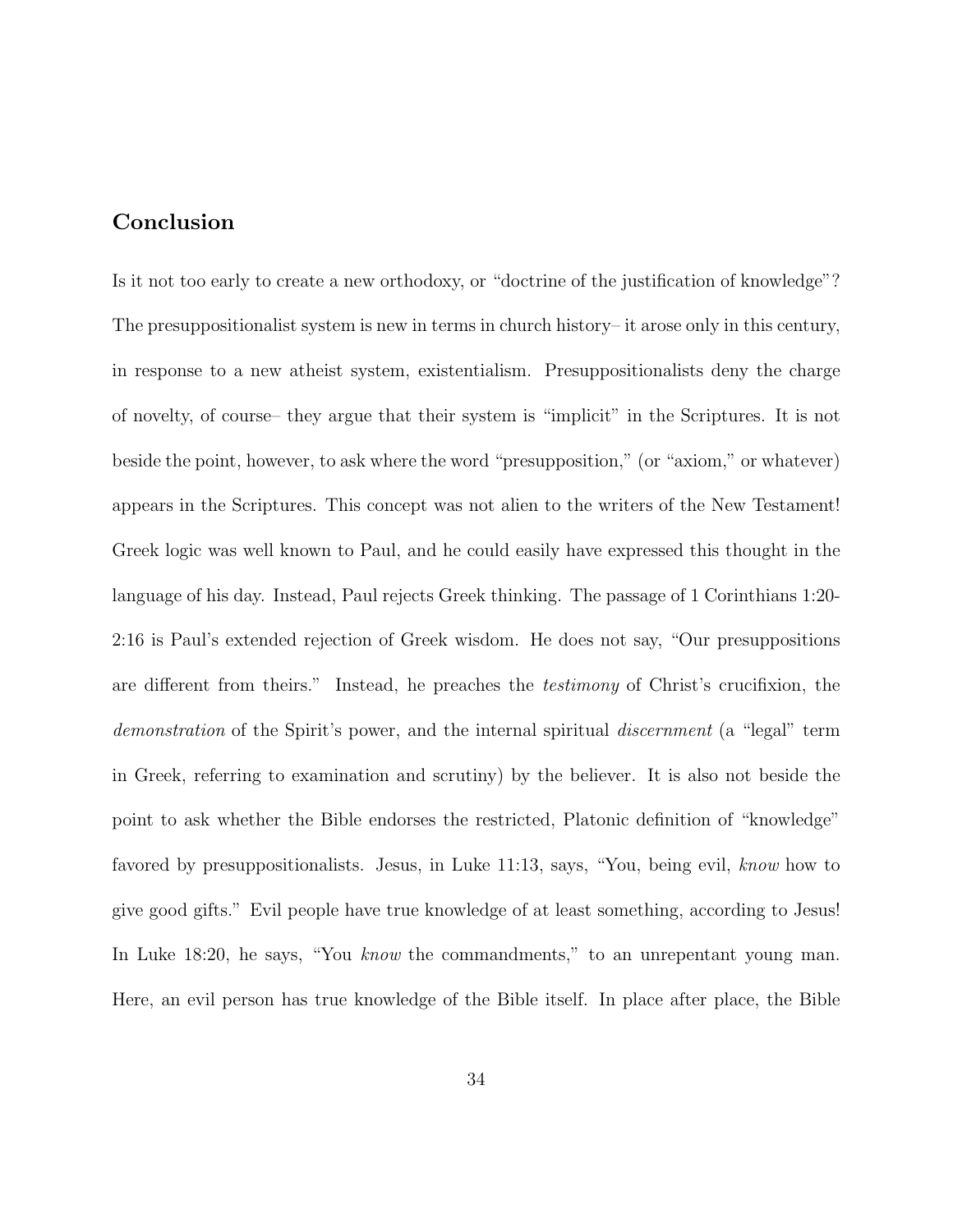uses the "common" definition for knowledge. Incorrect presuppositions (e.g., being evil) do not invalidate that knowledge.

Many issues remain which this essay has not addressed. I hope that in this essay I have succeeded, at least, in showing that evidentialism is not naive, un-"Reformed," or, worse, heretical. Creating a new orthodoxy, or "doctrine," of epistemology, is premature, and discussion of these things must continue in Christian charity.

# **References**

- [1] van Til, Geisler, and Frame all take the impossibility of "neutrality" as the death knell of evidentialism and the inductive method. In doing so, they seem to assume that honesty is impossible– that no one ever drops a belief he wants to hold when confronted with evidence to the contrary. While it is true that dishonesty, or "denial" (belief despite all the facts to the contrary), exists, people can be honest sometimes! The possibility of a non-Christian having such honesty is discussed in the last section of this essay.
- [2] I have elsewhere (Perspectives on Science and Christian Faith **47**, March 1995) addressed the question of whether absolute certainty is possible.
- [3] John Frame says the conversation can continue without agreement on presuppositions,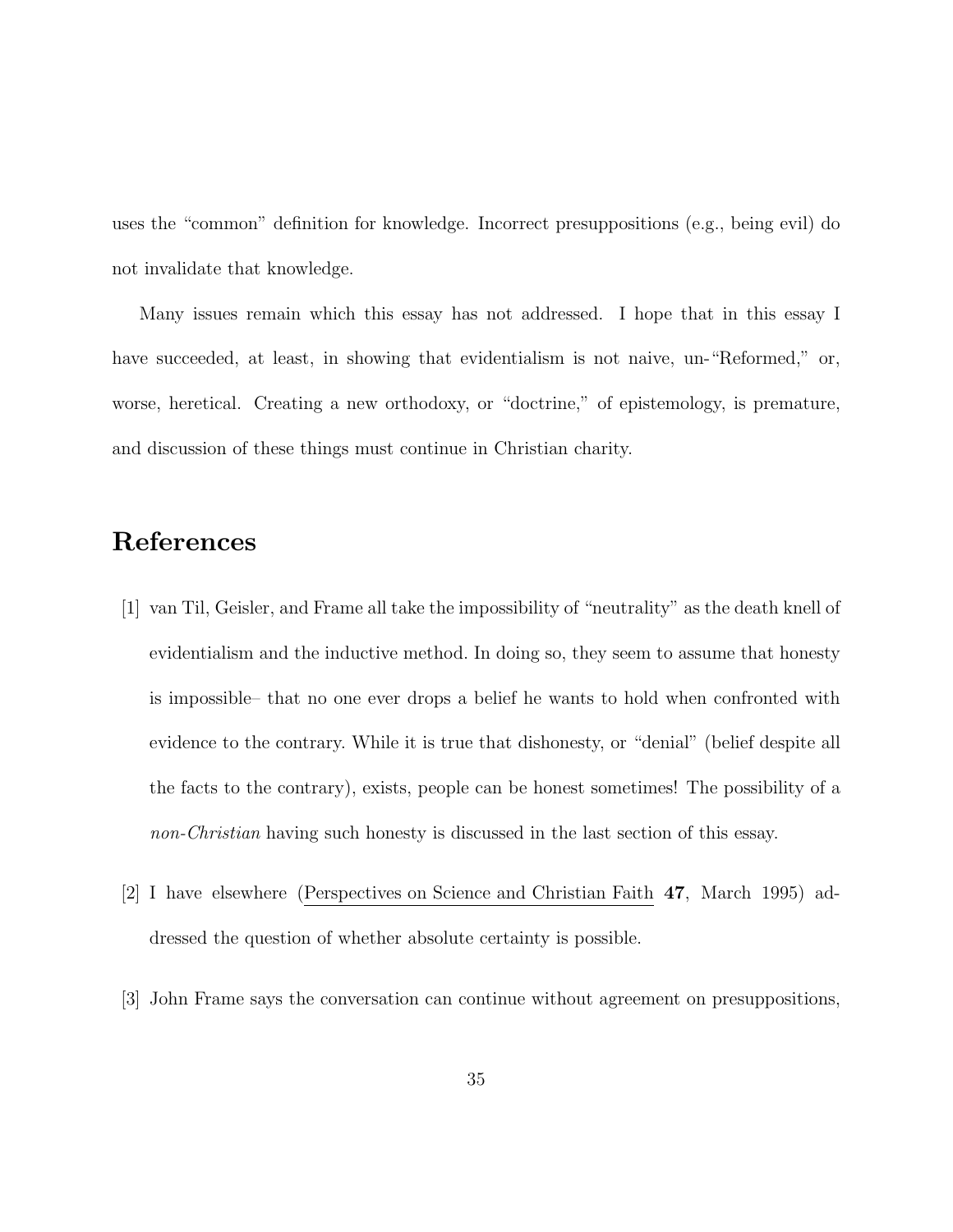but can not follow a reasoning process. In Apologetics to the Glory of God, he says, "So when the unbeliever says 'I can't accept your presuppositions,' we reply, 'Well, let's talk some more and maybe they will become more attractive to you!"

Presuppositionalists always seem to waver between the clear declaration of van Til (and apparently clear implication of presuppositionalism) that "the Christian cannot give reasons," and the declaration of the Bible, "Always be ready to give a reason for the hope within you." John Frame is no exception. In his book, Apologetics to the Glory of God, Frame says we can give arguments for our beliefs, all the while *presupposing* them.

While admitting that this is circular argument, Frame insists that everyone must use circular arguments, and comes up with an illustration to try to show that arguing on the basis of only our own presuppositions follows "common sense." In his example, a person trying to have a discussion with a crazy person does not adopt a crazy man's assumptions (e.g. that everyone is trying to kill him).

Does this illustration prove Frame's point? In his example, he supposes that we would discuss with the crazy man the *evidence* that no one is really trying to kill him, etc. For Frame, this use of sense experience follows from Christian presuppositions (of the existence of God, the resurrection of Christ, etc.) but Frame does not propose bringing up these presuppositions to the crazy man. The discussion involves only shared sense